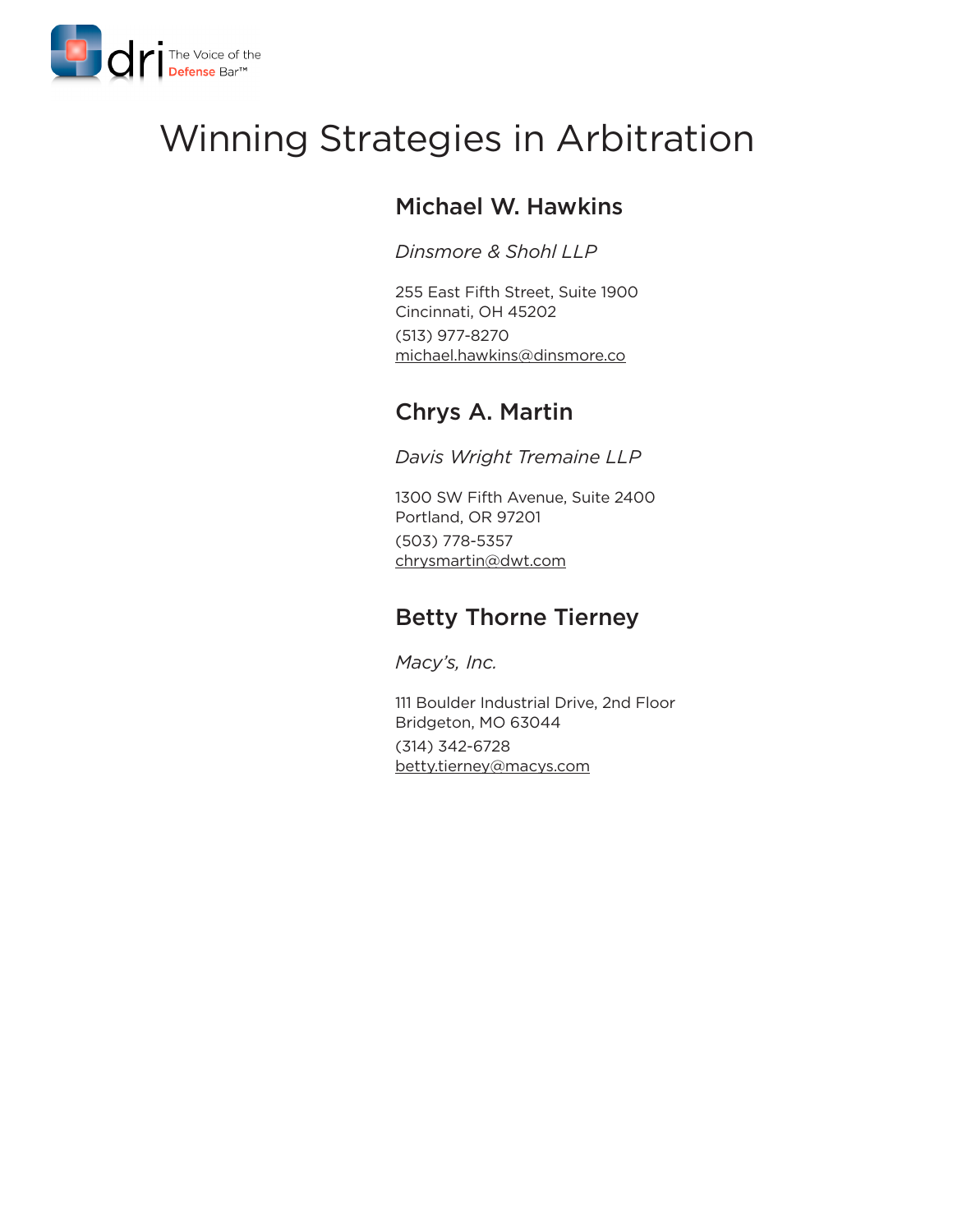Chrys A. Martin focuses her practice on employment law and employee benefits issues. She offers her clients over 34 years of experience in complex employment and ERISA litigation, including class actions. Chrys applies her depth of knowledge learned from litigation to counseling employers and training supervisors in HR best practices. Chrys's employment and labor experience spans the full range of employer concerns, from discrimination and harassment to wage and hour issues to union negotiations and arbitrations. She also serves as an AAA arbitrator and is a frequent local and national speaker. She is a former DRI Board of Directors member, on the Employment Law Steering Committee, was a former chair of the Employment Law Committee, the Life, Health and Disability Committee and the 21st Century Task Force, among other DRI leadership positions. She has been a Super Lawyer since 2006 and a Top 25 Women Lawyers in Oregon since 2008 and named one of "America's Leading Lawyers for Business" in Employment by Chambers USA, since 2005.

BETTY THORNE TIERNEY is Group Vice President, Associate General Counsel -Litigation with Macy's, Inc., one of the premier fashion retailers in the country. She is responsible for the corporate litigation function, overseeing an in-house litigation team of attorneys and paralegals who defend Macy's across the country. Betty has over twenty-five years of experience litigating cases before both federal and state courts and arbitration panels throughout the United States. Her roles as both a corporate manager and lead trial/arbitration counsel have given her unique insight into the enforcement and utilization of a successful corporate arbitration program.

MICHAEL W. HAWKINS is a partner in the Cincinnati, Ohio firm of Dinsmore & Shohl LLP. His practice consists of exclusively of representing U.S. and Global employers in all phases of employment law, litigation and labor relations matters. He has assisted clients in the development of ADR programs and successfully defended them in state and federal courts. He also serves as an Arbitrator and Mediator on The American Arbitration Association Labor and Employment Panel and for The National Arbitration Forum as well as a Mediator with the International Mediation Institute. Mr. Hawkins has been listed since 1992 in The Best Lawyers in America in labor and employment law. He is a graduate of the University of Kentucky and the University of Kentucky School of Law, where he was Lead Articles Editor of the Law Review and graduated Order of the Coif. He argued *NLRB v. Kentucky River* and *COBS v. Humphries* before the U.S. Supreme Court.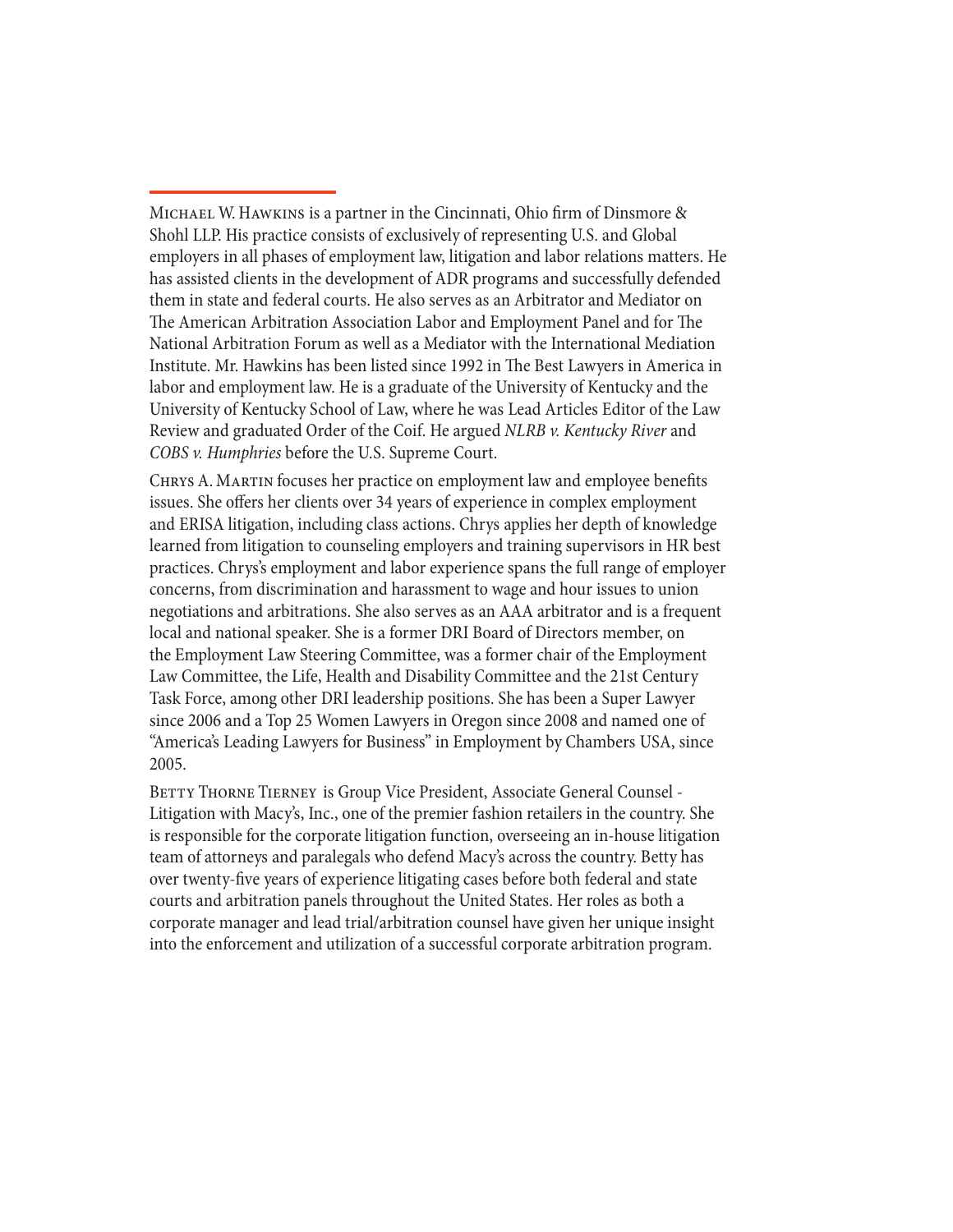# Winning Strategies in Arbitration

# **Table of Contents**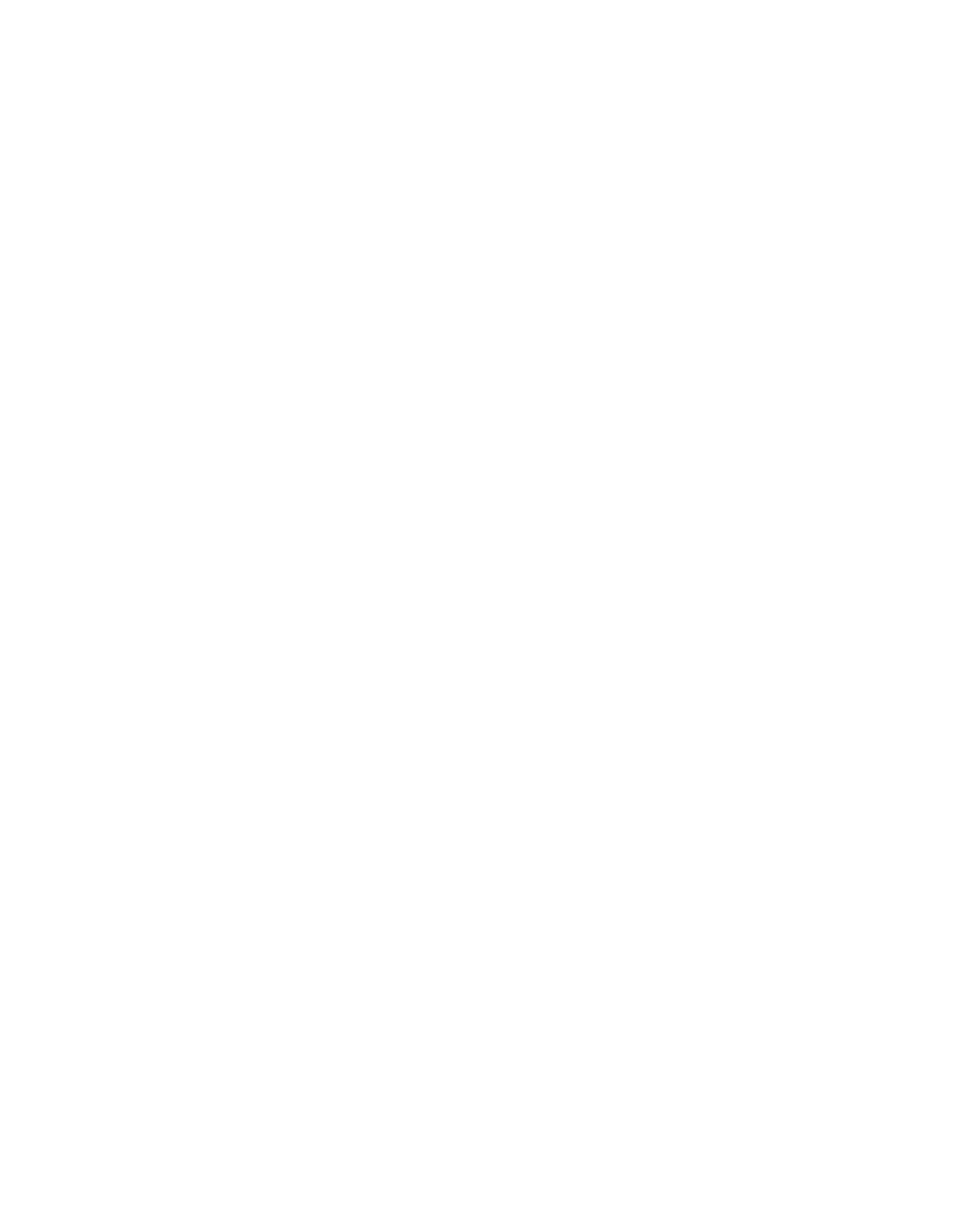# <span id="page-4-0"></span>Winning Strategies in Arbitration

Clients want arbitration clauses that will be enforced and result in an expedient and cost-effective resolution to disputes in a confidential setting. Errors in drafting arbitration agreements can result in agreements that are not enforced or proceedings that are inefficient and costly. It is important for both in-house and outside counsel to know how to draft an arbitration agreement that will stand up to challenges, avoid ambiguities, and streamline the arbitration process. Whether arbitration agreements or clauses are used in consumer agreements, employment agreements or commercial agreements, the goals and purposes of alternative dispute resolution remain the same: cost effective, confidential and expedient. However, before drafting an arbitration clause or agreement, it is important for counsel to understand the business needs behind such agreements and who will be requested to enter into such agreements. It is also important to consider case law in the jurisdiction in which the agreement will be entered into and whether a choice of law clause of another state could be valid and more preferable.

Many recent cases have placed limitations on arbitration agreements that make these agreements more complex to draft and mandate certain equities for all parties involved. Some states have enacted limitations on arbitration agreements. For example, in Oregon, in the employment context, they may only be entered into with advance notice at least 72 hours before the employee is scheduled to begin work or upon bona fide advancement. The "notice period" was recently reduced from two weeks to 72 hours to give employers more flexibility. Furthermore, the agreement in Oregon must include specific acknowledgement language printed in bold type immediately above the employee's signature to the arbitration agreement. The trend in case law and state statutes is to ensure fundamental fairness in the arbitration agreement, its procedures and cost allocation.

Since one of the bases under which a court can vacate an arbitrator's award is "exceeding the arbitrator's powers," it is critical for an arbitration agreement to clearly set forth exactly what powers the arbitrator has, what disputes are governed by the arbitration agreement and what type of award the arbitrator is to issue. If these items are not clear in the arbitration agreement, there is an increased chance that the arbitrator's award will be vacated for "exceeding powers."

This presentation will cover 12 critical subject matter areas that should be addressed in any arbitration agreement to enhance its enforceability, cost effectiveness of the proceedings and a timely decision by the arbitrators.

# **I. Types of Disputes Governed and Not Governed by the Agreement**

Arbitration agreements must clearly specify the nature of the controversies that are subject to arbitration. If the drafter's intent is to carve out only narrow circumstances that will be submitted to arbitration, leaving other matters to be pursued in litigation, very precise and defined terms should be utilized. On the other hand, if the drafter's intent is to submit all disputes arising out of the relationship between the parties to arbitration rather than the court system, the agreement will need to define those disputes broadly. Definitions of words and phrases used help ensure an arbitration agreement will be interpreted in the way that the drafters intended.

For example, in the employment law context, if the employer wants all claims related to or arising out of the employment relationship to be resolved in arbitration, specific reference to statutory claims should be included to avoid an interpretation whereby claims subject to state fair employment agencies or the EEOC or Department of Labor are not left to the court system. See 14 *Penn Plaza LLC v. Pyett*, 556 U.S. 247, 129 S. 1456, 1465 (2009); *Gilmer vs. Interstates\Johnson Lane Corp*., 500 US 20 (1991). It is important that the arbi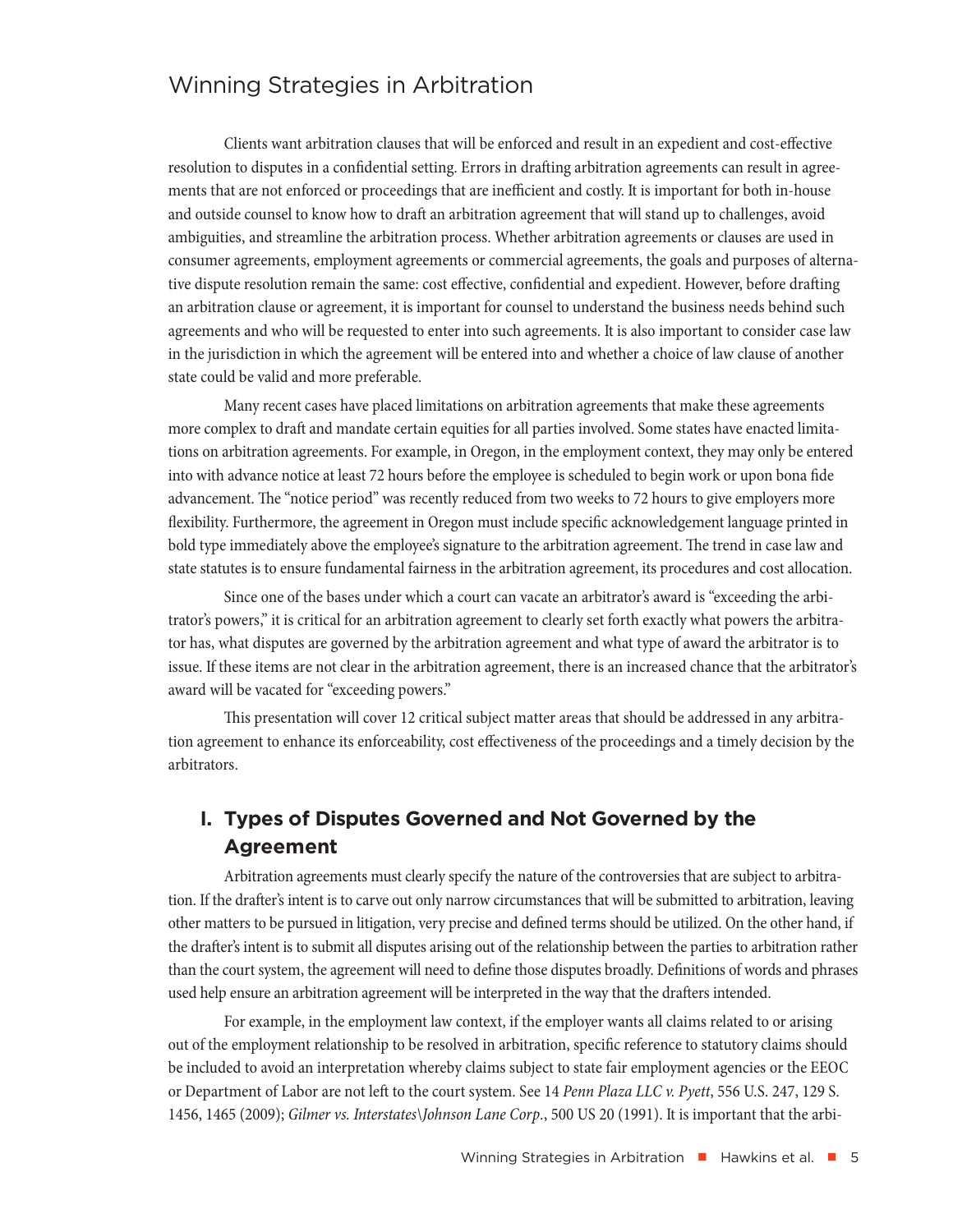<span id="page-5-0"></span>tration agreement alters the forum but does not "forego the substantive rights afforded by the statute; it only submits to their resolution in an arbitral, rather than a judicial, forum." *Gilmer*, p. 26. Therefore, the arbitration agreement must be careful not to go too far and negatively impact the substantive rights of the parties to the agreement, but instead only govern the forum.

The agreement should also specify what, if any, claims are not covered by the agreement. For example, in an employment setting, a statutory benefit such as claims for workers' compensation benefits or unemployment compensation cannot be arbitrated, and are subject to other governing entities' procedural and substantive rights. It may be that in an employment or commercial setting the parties want claims for injunctive or other relief for disputes involving unfair competition, trade secrets, breach of confidentiality, non-competes or non-solicitations to be carved out of the arbitration agreement. Some businesses feel that such claims for injunctive or other equitable relief can be best handled by the court system through the use of temporary restraining orders and preliminary injunctions, which most courts handle on an extremely expedited basis. However, if in the particular jurisdiction in which the dispute arises, the court system is not speedy or adept at handling injunctive relief, then the parties may be better off to send even these matters to arbitration.

Also, many employment arbitration agreements attempt to carve out the employee's right to file a discrimination charge with an administrative agency such as the EEOC or state fair employment agency. However, many of these carve out agreements prohibit the employee from making a monetary recovery through those administrative entities and require that any claims for monetary relief be pursued through the arbitration process. It is likely that such agreements cannot prevent someone from filing a claim with a government agency.

It should be clear that the clause survives the parties relationship, such as post-termination of employment. Many times the parties may execute multiple agreements to consummate one transaction (*i.e.*, employment of executive may include stock option plan, restrictive covenants, change of control plan and an employment agreement). Either the arbitration clause in one agreement should specify it covers all contracts or else a separate, identical clause should be included in each agreement. Clauses that are designed to defeat class actions should specifically state that and address issues of "collective" or other types of potential group actions.

Agreements should also specify reasonable timelines for filing an arbitration demand which can vary from actual statutes of limitation so long as the substantive rights of the parties are not unduly prejudiced or altered.

# **II. Agreement to Arbitrate the Controversy/Waiver of Rights to Litigate**

The arbitration clause must contain a clear agreement by the parties to arbitrate and to waive their rights to handle disputes in the judicial system. As a result, I generally recommend that arbitration agreements be stand-alone agreements and not buried in an employee handbook.

It is critical for the party with the most bargaining power and who has drafted the agreement to avoid any claims of duress in obtaining an agreement to the waiver of judicial rights. There must be a clear and unequivocal agreement to arbitrate the controversy and waive rights to proceed in a judicial forum. This is best obtained through a specific signature by both parties on the stand-alone agreement itself or in some other agreement that both parties sign. Since most employee handbooks disclaim that they are contracts, an attempt to include a binding arbitration clause within the handbook's general provisions may not succeed.

If the intent is to keep the process secret, a clear confidentiality clause is needed with its scope defined.

The agreement should also specify who will decide arbitrability; a court or the arbitrator. If it is unclear, usually the court will decide. See *First Options of Chicago, Inc. v. Kaplan* 514 U.S. 938, 944-945 (1995).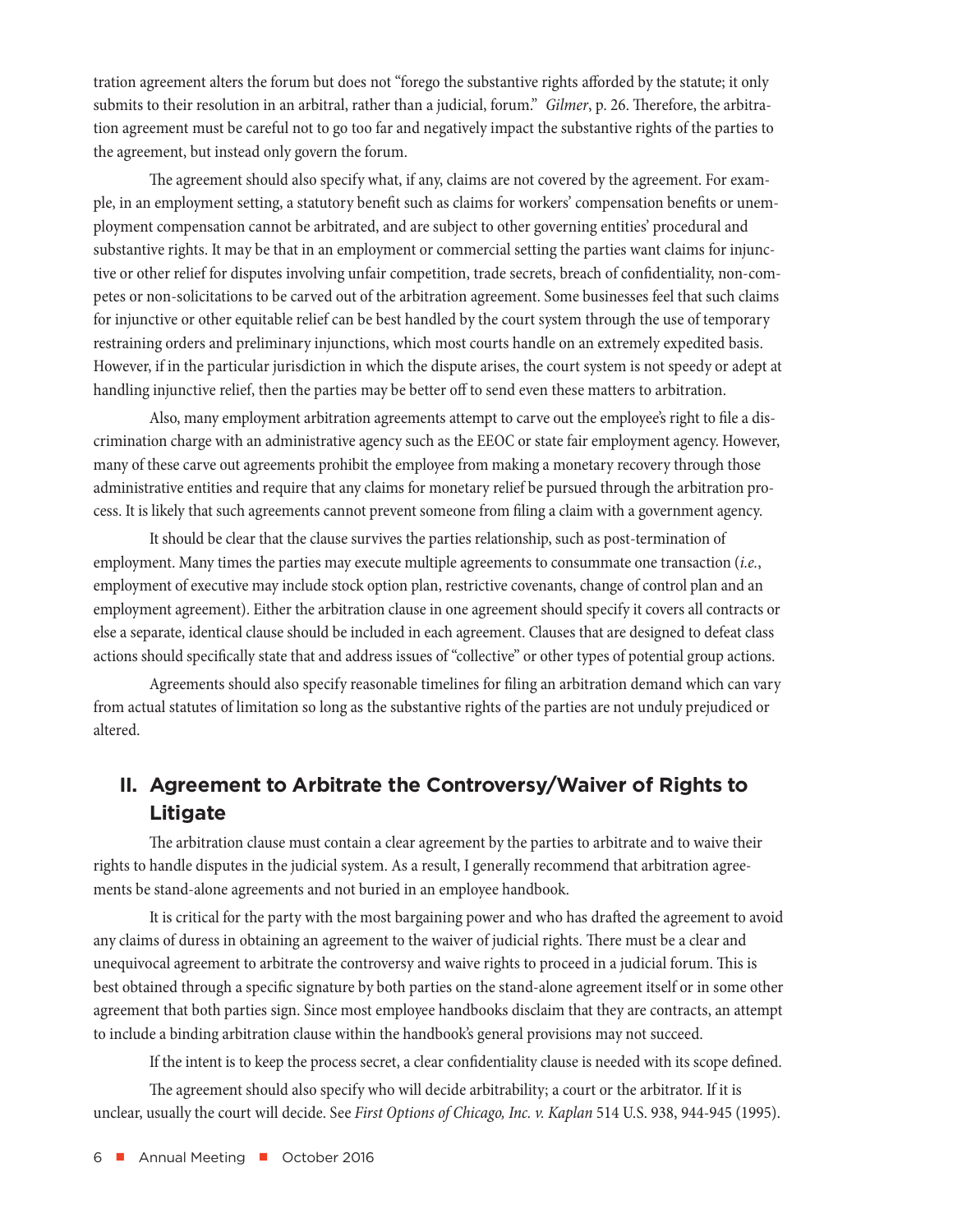# **III. Arbitration Forum**

<span id="page-6-0"></span>The best arbitration agreements set forth which arbitration service will be used for the dispute. Some usual choices include the American Arbitration Association, the U.S. Arbitration & Mediation Service (USAM) or local arbitration services. This helps to lessen the chance of a dispute over which organization will govern the arbitration proceeding. The quality and quantity of the arbitrators, costs and procedures vary widely between various arbitration entities and states. Thus, it is important that the drafter be familiar with each of the arbitration entities under consideration and their widely varying policies and procedures for reference in the agreement. The parties can of course also agree to private arbitrators, in which case a selection method and qualifications should still be specified. Even if a particular service is specified, it is best to also state clearly what procedural or evidentiary rules will be used.

# **IV. Number and Qualifications of Arbitrators**

The parties also have to determine whether they want a single arbitrator or a panel of arbitrators. A panel of arbitrators, especially where each side picks one and those two select the third arbitrator, is sometimes perceived as more neutral, but obviously a three arbitrator panel significantly increases the cost of arbitration. If there are high dollar issues involved, the parties may not mind the additional cost. However, for more routine matters a single arbitrator will generally suffice and keep the arbitration cost effective.

Many arbitration agreements, especially if an arbitration organization is not specified, set forth the method of selection of the arbitrators. For example, each side or the organization could select several names and the parties then enter into a striking process. It is risky however, to leave the selection of an arbitrator to the "agreement of the parties" as frequently the parties are not able to agree upon an arbitrator or even a selection methodology. So the agreement should always specify a procedure for arbitrator selection. Another option is for each side's selected arbitrator to confer on selection of a third and then step away and let the third arbitrator preside. Each arbitration organization has its own methods for the selection process.

The agreement should also address the qualifications of the arbitrator. For example, in an employment or an ERISA case, the employer may wish to specify that the arbitrators must have such experience. In a construction context, frequently non-lawyers in the industry are used as arbitrators. In complex business disputes, a CPA or other financial expert may be a good arbitrator selection.

An arbitrator's schedule and availability should also be taken into account if timelines are critical. A three-person panel will be harder to schedule for proceedings and may cause delays. Connections between arbitrators on a panel may lead to a challenge based on bias. Multiple arbitrators also means the greater chance of conflicts and disclosure problems resulting in disqualification.

Be sure to research the potential arbitrators online, prior decisions if available, Listserv inquiries, etc.

# **V. Location of Arbitration/Telephonic Hearings**

Especially if the parties to the agreement are not in the same location, the drafter of the arbitration agreement should specify the location of the arbitration. However, if there is a divergence of bargaining power between the parties, the drafters should make sure not to select a venue for the arbitration that would be expensive or inconvenient for the other party. Such overreaching in agreements can result in them being invalidated or altered by the courts. The agreement should also provide for the handling of arbitrations or pre-hearing matters by telephone conference rather than in person in appropriate circumstances. Video conferencing is one other frequently used option.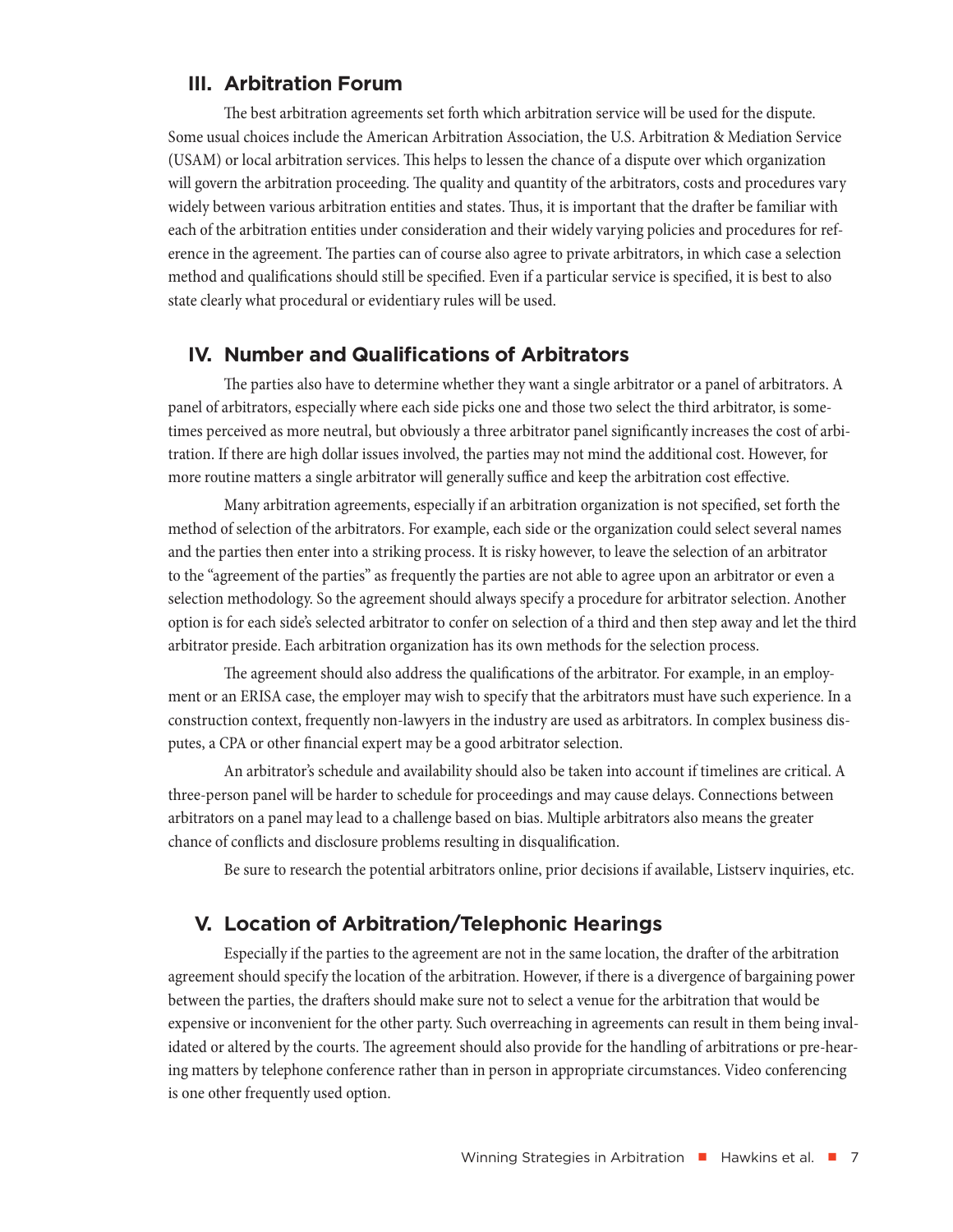<span id="page-7-0"></span>The agreement should also specify where the hearing will take place. Again, to avoid claims of unfairness, a convenient forum should be specified. For example, in employment claims the location in which the employee resides is usually specified, rather than an employer's far away home office.

For example, for ERISA matters that are decided "on the record," usually via cross-motions for summary judgment, it is not necessary to have an evidentiary hearing. Oral argument on the parties' respective positions based on a jointly submitted administrative record can easily be handled in a few hour telephone conference hearing. Especially where the parties are located in different jurisdictions, this can go a long way to cutting the cost of arbitration. However, with respect to full-blown evidentiary hearings, it is generally best for the arbitrator to conduct the hearing in person so that he or she can observe the demeanor of the witnesses and conduct a more orderly examination and presentation of the evidence and witnesses.

# **VI. Arbitration Hearing Process**

If the parties select an arbitration entity to handle the arbitration, that organization will handle most administrative details and move the case along according to its own rules. The agency acts as a "buffer" between the parties and the arbitrator(s), thereby avoiding inadvertent ex parte contacts. However, all arbitration organizations do not necessarily set forth clear rules for the process of the arbitration hearing itself and any preliminary proceedings. Therefore, it is best for the arbitration agreement to set forth the parties agreement with respect to procedural matters such as timing of the arbitration, discovery, witnesses, submission of evidence, rules of evidence, etc.

Some arbitration agreements specify a truncated proceeding such as submitting witness statements in writing rather than producing witnesses live. Or, after the witness statement is read the witness can be produced solely for cross-examination or examination by the arbitrator to speed up the process. Some arbitration agreements place limits on or prohibit discovery altogether. So long as the parties' substantive rights are not unduly impacted, such procedural limitations are generally valid.

To keep the matter moving along quickly and meet the goal of cost efficiency, many arbitration agreements set strict time limits for filing of claims, discovery, the hearing date and a deadline for the arbitrator's award. Absent such timeliness and procedures for the arbitration specified in the agreement, the efficiency and expediency of the arbitration process cannot be assured. However, it is also a good idea to build in extensions of set timelines for unusual circumstances so long as such a provision cannot be used to endlessly delay and postpone deadlines unnecessarily.

Some arbitrators or entity rules prohibit or disfavor dispositive motions. Thus, the agreement should address that issue. The AAA, for example, has a rule governing dispositive motions which grants discretion. A party may want to specifically require consideration of dispositive motions and override AAA Rules in the agreement.

The agreement should specify which, if any, state or federal rules of evidence or discovery apply. Under AAA and some other arbitration entity rules, it is specified that the formal rules of evidence do not apply. These rules can be overridden by specific instructions in the agreement to the contrary.

This is another important reason that drafters must be aware of the rules promulgated by each arbitration entity before selecting an entity and whether the agreement should seek to override them. AAA for example, has several sets of rules that apply to differing types of disputes: commercial, employment, construction. These varying procedures should be evaluated as to which is best for the dispute. Some disputes contain elements of more than one type and thus the agreement should specify which set of rules will be used, for example is a dispute over independent contractor status governed by the employment or commercial rules?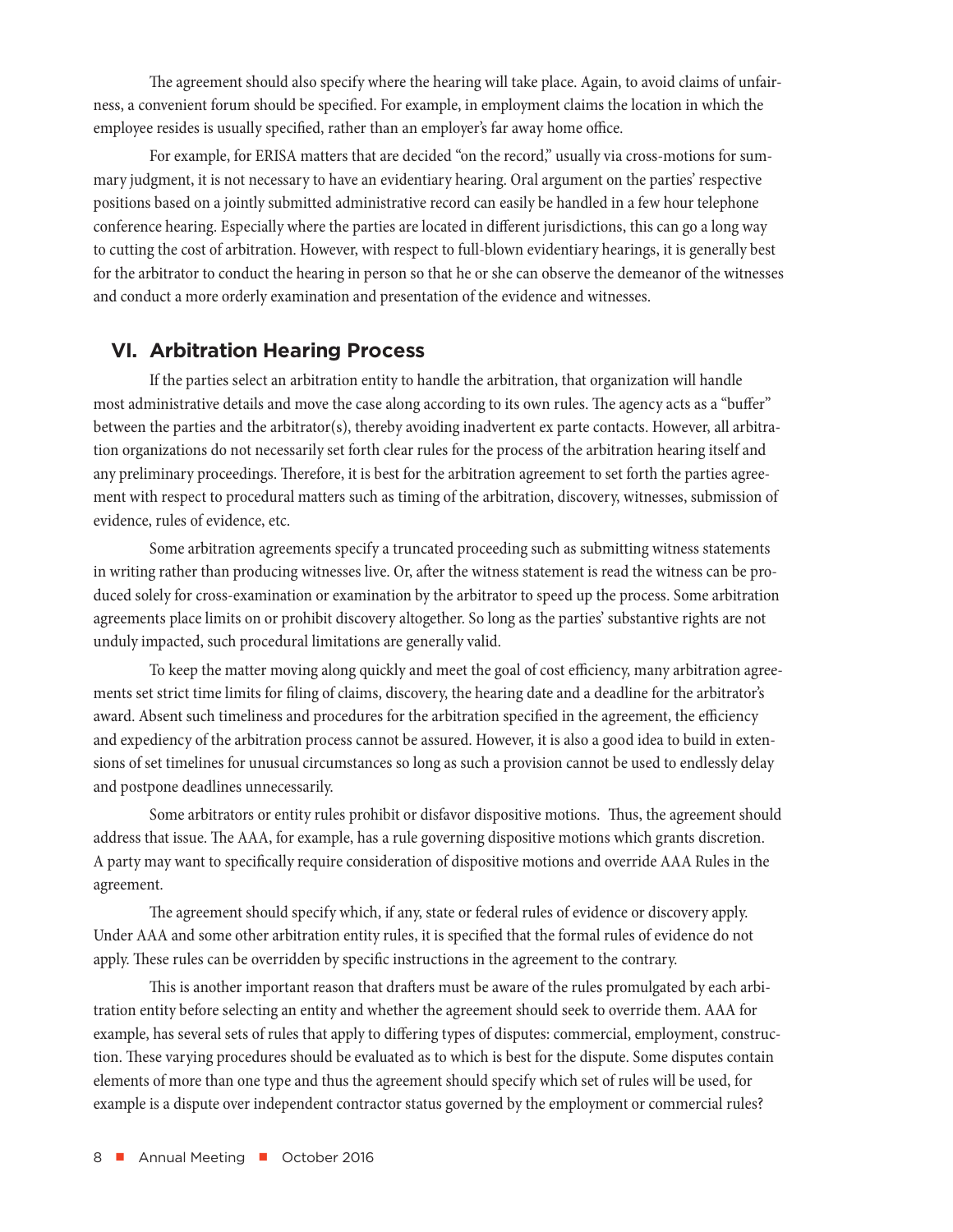<span id="page-8-0"></span>Another procedural issue that should be addressed in the agreement is whether there will be a record of the proceedings, *i.e.* court reporter or audio/video taping. There are pros and cons to each for the type of dispute which need to be considered.

# **VII. Specification of the Arbitrator's Powers**

A well-drafted arbitration agreement should specify the nature and extent of the arbitrator's powers. Will it be the arbitrator, or court, who will determine arbitrability of the issues in controversy? Promoting cost efficiency and expediency, it is best to leave matters of arbitrability to the arbitrator, rather than a court. A court's initial determination of arbitrability of the issues defeats the purpose of confidentiality, expediency and cost effectiveness of the arbitration agreement. Therefore, the agreement should state that the arbitrator, not a court, will determine the nature and extent of the issues to be arbitrated under the terms and conditions of the agreement. This again highlights the necessity for having clearly defined scope of the arbitration provision to govern all possible disputes between the parties, if that is the intent. If procedural or evidentiary rules are not specified the agreement could state that the arbitrator will decide those issues.

# **VIII. Type of Award**

There are many types of awards that can be issued by arbitrators. The simplest is, of course, a ruling in favor of one party and awarding of any amount of damages, if that is an issue in the case. Arbitrators may also be requested to present their awards in writing and to give reasons. A fully "reasoned" award would include findings of fact, conclusions of law, as well as the ultimate determination.

Certain arbitration entity rules specify the type of award, again pointing out the importance of knowing an entity's rules and specifying which apply. Arbitrators should be instructed in the agreement to decide all of the issues including an award of non-monetary or monetary relief as called for under the terms of the agreement and claims of the parties. The agreement should state whether fees can be awarded and whether the arbitrator can decide that issue. The agreement should also specify whether the arbitrator has any role after issuance of the award such as enforcement of the ruling, as generally once the arbitrator has issued his or her award, their jurisdiction has ended. It is then up to the parties to seek enforcement of the award, or to challenge it, in the litigation system.

The agreement should also specify what remedies the arbitrator is allowed to issue, including injunctive relief, other equitable relief, out-of-pocket damages, emotional distress damages, attorney's fees and/or punitive damages. Again, the drafter must be careful not to impinge upon the underlying substantive rights of the other party by limiting the arbitrator's authority to award damages that the other party could obtain in court under the substantive law governing the dispute. In some disputes, remedies and recoveries can be limited. See *e.g. Investment Partners L.P. v Glamour Shots Licensing, Inc., 298 F3d 314 (5<sup>th</sup> Cir. 202) (re: waiver of* punitive damages). But remedies cannot usually be altered in an employment claim.

# **IX. Costs and Fees**

Many arbitration agreements fail to delineate how the parties wish to handle administrative costs of the arbitration (entity fees, arbitrator's fees); their own costs and attorney fees and other related costs such as document production, subpoenas, witness expenses, etc. The well-drafted arbitration agreement will specify how the parties wish to handle each of these matters. In general, if the substantive legal rights of a party include the right to recover attorney fees, then those substantive rights should not be waived in the terms of the arbitration agreement. For example, an employee who brings a discrimination claim under state or fed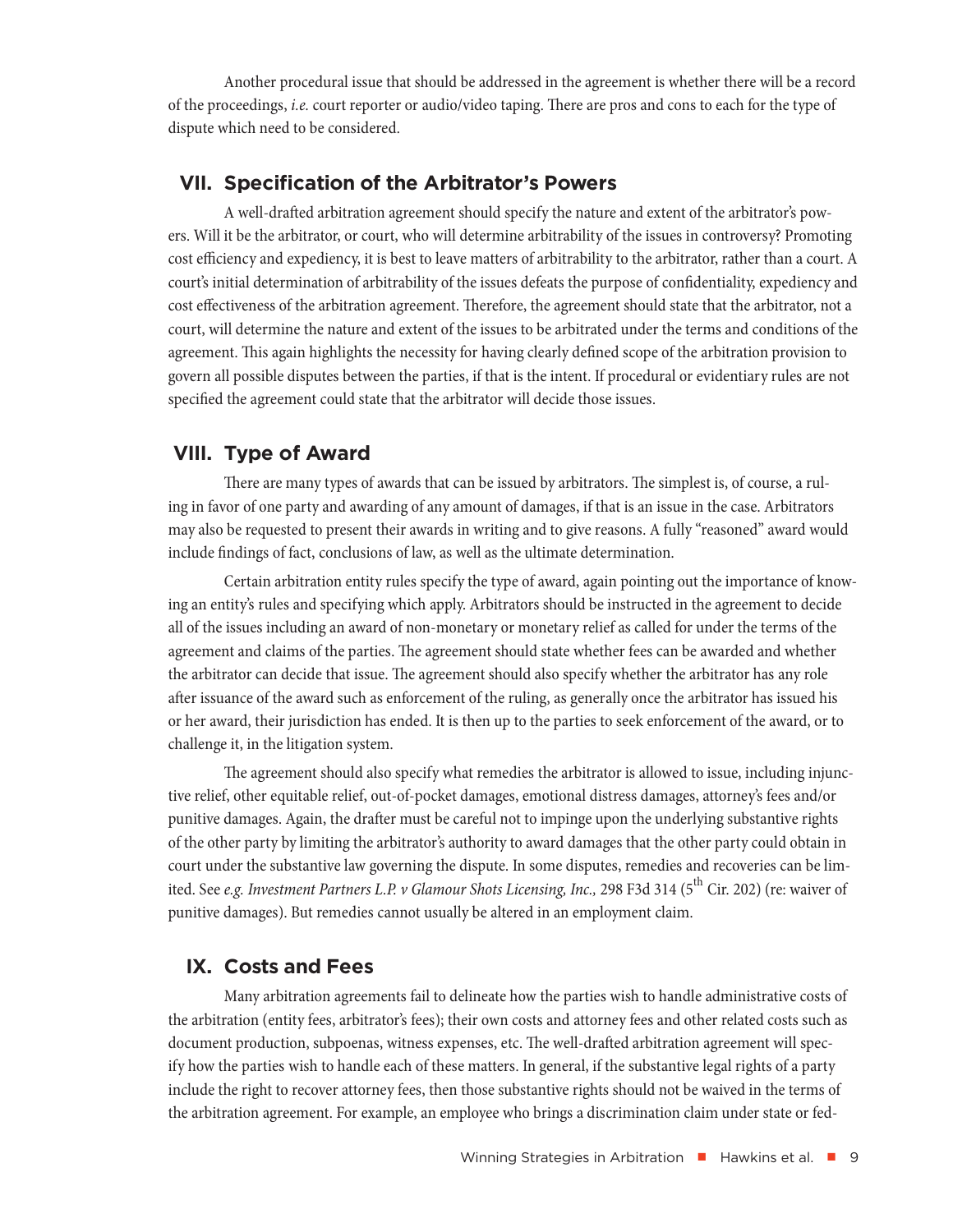<span id="page-9-0"></span>eral statutes generally has a right to recover her attorney fees, if successful. Therefore, an employer should not overreach in the arbitration agreement by requiring that the parties pay their own attorney fees or waive rights to claim such fees. Most employment law arbitration agreements require the employer to pick up the full cost of the arbitration or the majority of the cost absent some small filing fee or some small amount of the cost of the arbitration (*i.e.*, \$1,000 or less) by the employee, so as not to significantly disadvantage the employee financially by asserting his or her rights to arbitration. Other agreements between parties with significant disparity of bargaining power or resources should also avoid cost and fee over-reaching. In a commercial setting it is normal for parties to split equally the costs. The agreement may also specify whether the arbitrator can apportion or reapportion those costs.

# **X. Briefing**

Detailed arbitration agreements usually include provisions that describe the briefing that will be allowed in connection with the arbitration. For example, will briefs be allowed on prehearing disputes such as discovery, motions, etc. Also, the arbitration agreement can set forth the scope and length of such briefing, such as limiting the number of pages for the brief or the types and times that briefing can be submitted. The agreement can also specify whether informal letter briefing is acceptable in lieu of more formalized pleading types of briefs. Instead of the usual judicial concept of opening briefs, response briefs and reply briefs, many arbitration agreements limit the parties to a pre-hearing brief and a post-hearing brief or allow simultaneous briefs and eliminate reply briefing. Again, the arbitration agreement should specify the timing of such briefing so as not to unduly delay a decision by the arbitrator if there is a lengthy period after the evidentiary hearing in which the parties can submit their closing briefs.

# **XI. Representation**

Some arbitration agreements prohibit the parties from employing attorneys to represent them at the hearing. Others allow for a representative, but it must be a non-attorney representative. Such clauses are found in arbitration agreements covering minor legal disputes or in situations where organization beliefs eschew use of the legal system. For example, I have seen such arbitration agreements used by church-based organizations such as non-profits and educational institutions.

# **XII. Confidentiality**

While it is generally presumed that arbitration proceedings are not public, it is best for the agreement to specify that all matters related to the proceeding are confidential. This would include items such as the discovery, submissions to the arbitrators, pre-evidentiary hearings and motions, as well as the arbitration hearing itself and the award. Parties to an arbitration agreement should not necessarily assume that the entire process will remain confidential unless their agreement so specifies.

### **XIII. Conclusion**

Drafting an effective and enforceable arbitration agreement generally means that such agreements will be longer and more formidable-looking to the non-drafting party than in the past. However a brief, but ineffective, arbitration agreement will cause more problems than it avoids. There will be disputes over missing provisions, ambiguities, lack of definitions that may lead to the arbitration agreement being held to be unenforceable, pre-arbitration litigation, a prolonged or more expensive arbitration and subject any arbitration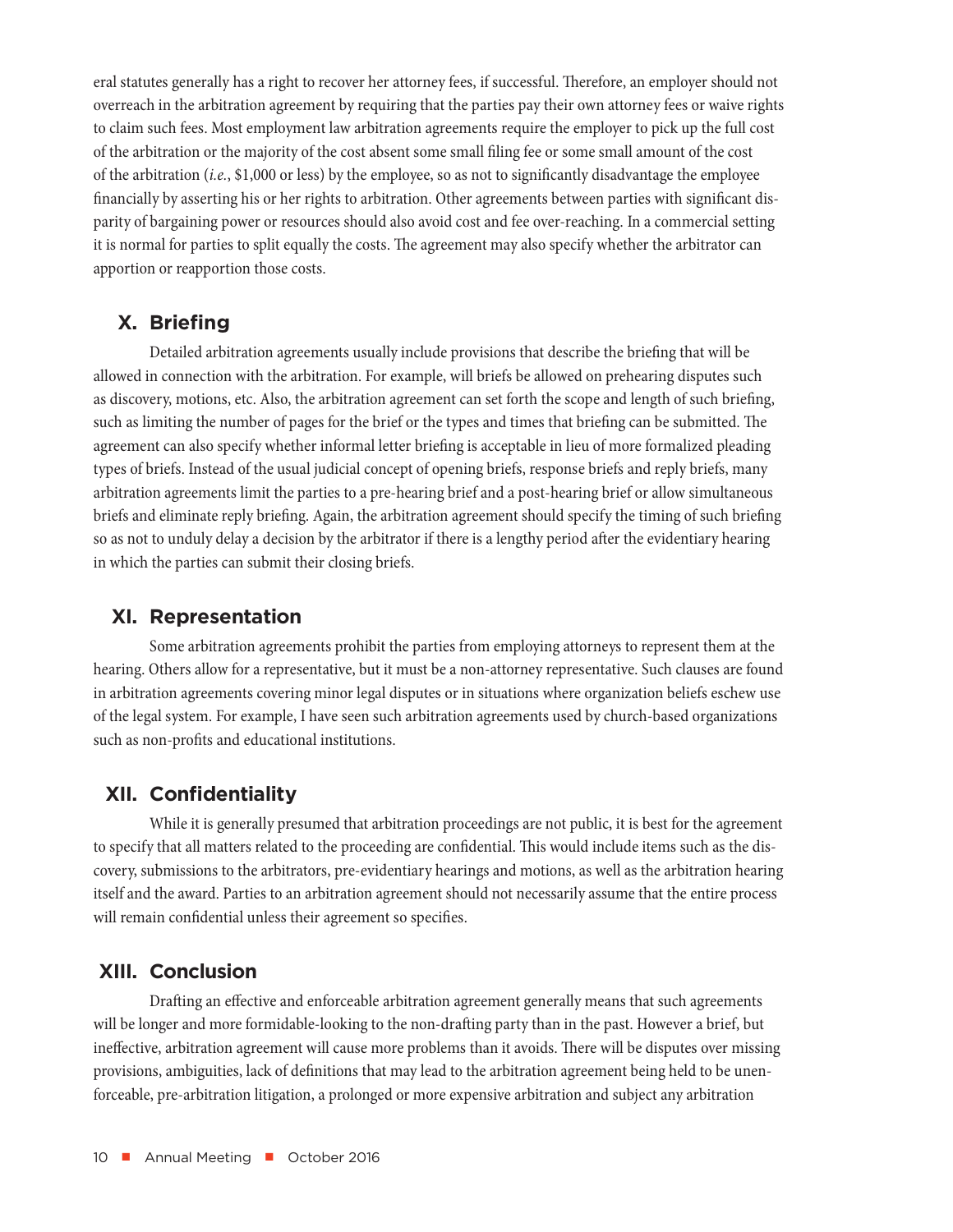<span id="page-10-0"></span>award to greater legal challenges. Therefore, it is critical that business entities and their counsel who wish to institute arbitration agreements to govern disputes have extensive knowledge of proper drafting of an arbitration agreement to insure their success.

# **XIV. Appendix**

Listing of selected arbitration drafting resources:

2A Am.Jur. Legal Forms 2d §23:95

205 Empl L Couns Article III

 13 N.Y. Prac., Employment Litigation in New York Appendix 10.C Tex. Prac. Guide Employment Practice §2:221

 Westlaw, Essential Facts: Employment Database, Appendix 11D Westlaw, Human Resources Guide Database §5:140

Westlaw, Guide to Employee Handbooks Database, Appendix G §G:1

 Westlaw, Guide to HR Policies and Procedures Manuals Database, Appendix 6A American Arbitration Association – [www.adr.org](http://www.adr.org/)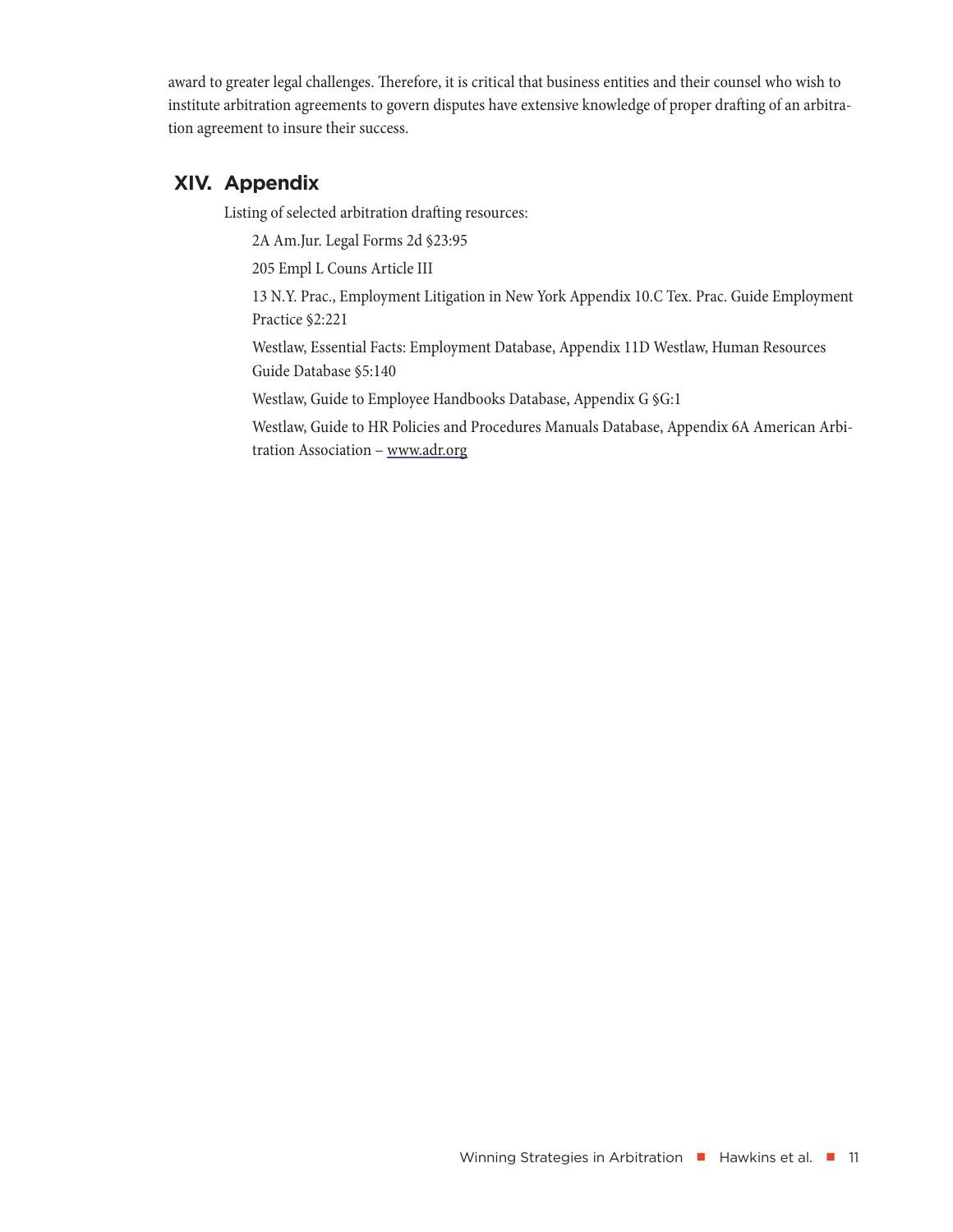# <span id="page-11-0"></span>**XV. Attachments**

## **[COMPANY] ALTERNATIVE DISPUTE RESOLUTION AGREEMENT \***

In exchange for my employment or continued employment as well as the mutual promises contained in this Dispute Resolution Agreement, [Company] ("[Company]") and I agree to use informal conciliation and confidential binding arbitration, instead of going to court, for dispute resolution of any civil or equitable claims of any nature, including claims now in existence or that may exist in the future: (a) that I may have against [Company], its affiliates, and/or their current or former employees; or (b) that [Company] and/or its affiliates may have against me. This Dispute Resolution Agreement is governed by the Federal Arbitration Act, 9 U.S.C.§ 1 *et seq.*

**1. Covered Disputes.** Without limitation, [Company] and I agree that any legal dispute arising out of or related to my employment (including those related to my application for employment, my employment or the termination of my employment) must be resolved using informal conciliation and final and binding arbitration and not by a court or jury trial. Such legal claims may include, but are not limited to, disputes concerning wage and hour law, compensation, leave, harassment, discrimination, retaliation, breaks or rest periods, uniform maintenance, expense reimbursement, training, discipline, termination, defamation, transfer, demotion, promotion and termination. It also includes, but is not limited to, any claims that come about through Title VII of the Civil Rights Act of 1964, Age Discrimination in Employment Act, the Older Workers Benefit Protection Act, the Worker Adjustment and Retraining Notification Act, Equal Pay Act, Americans with Disabilities Act, as amended, Family and Medical Leave Act, Fair Labor Standards Act, Employee Retirement Income Security Act, Genetic Information Non-Discrimination Act, and any federal, state or local laws or regulations covering the same or similar matters or any aspect of the employment relationship, as well as any tort, negligence, or contractual claim. It also includes claims [Company] may have against me, such as for conversion or breach of fiduciary duty and other business torts like intentional interference or inducement to breach a contract.

Issues relating to this Dispute Resolution Agreement's validity, enforceability, or interpretation of its prohibitions on class, collective, and representative proceedings, shall be exclusively for a court of competent jurisdiction to decide. Otherwise, [Company] and I agree that all other issues are for the Arbitrator to decide.

**2. Disputes Not Covered.** This Dispute Resolution Agreement does not cover any claims for workers' compensation, state disability insurance, or unemployment insurance benefits. I can still bring claims to an administrative agency if the law says so. These would be claims like those before the Equal Employment Opportunity Commission (or state or local equivalent), the Department of Labor, the Securities Exchange Commission or the National Labor Relations Board. This Dispute Resolution Agreement does not prevent me from bringing those claims before an administrative agency, but it likewise does not excuse me from failing to bring such a claim if I am required to do so to exhaust my administrative remedies. Notwithstanding the foregoing, I agree that I will not seek any monetary compensation as a result of any proceeding arising from the filing of a charge (and/or participating in an investigation resulting from the filing of a charge) with the EEOC and/or state or local human rights agency, because I understand that if I believe I am owed any monetary compensation related to any charge I might file with the EEOC and/or state or local human rights agency, this Dispute Resolution Agreement provides the exclusive avenue through which I will seek it.

**3. Open Door Policy; Conciliation Before Arbitration.** Before either party submits a demand for arbitration to the other party pursuant to the procedure identified in this Dispute Resolution Agreement, and as a condition precedent to any demand for arbitration, that party must attempt to conciliate its claims.

(a) Open Door Policy or Employee Relations Department Complaint. I agree to utilize [Company]'s Open Door Policy or contact the Employee Relations Department (depending on the nature of the complaint) as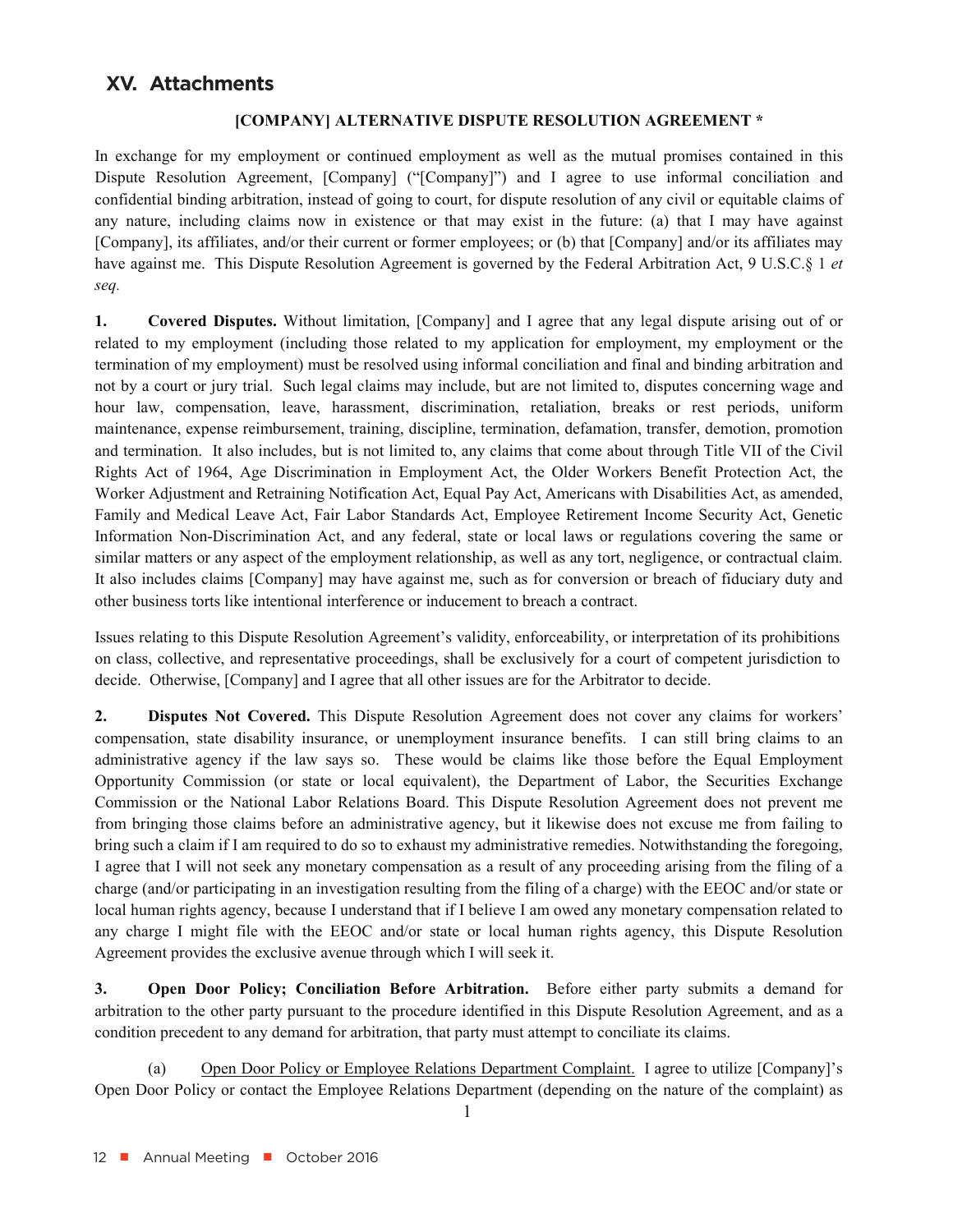the first step in attempting to resolve any claims or potential claims. If my complaint relates to harassment, discrimination or retaliation based on race, age, color, ethnic background, national origin, religion, gender, sexual orientation, disability, genetic information, or any other category protected by law, I will report my complaint to the Employee Relations Department to allow the company an opportunity to investigate and respond to my concerns. If my complaint relates to any other type of dispute, I will follow the Company's Open Door Policy by raising the complaint with my direct supervisor, or if I feel more comfortable, the District Manager or a member of Human Resources (or, if I am a Home Office Employee, with my department manager). A copy of the Open Door Policy can be found in your Employee Handbook, a current version of which is on the  $\blacksquare$ https://employees.crackerbarrel.com. I understand that, although the Open Door Policy is available for any concern that I have regarding my employment, this Dispute Resolution Agreement relates only to covered claims involving legally protected rights.

(b) Conciliation. If (i) the Employee Relations Department has not completed its investigation within 30 calendar days or (ii) my dispute remains unresolved despite the Employee Relations Department's response or (iii) my dispute pertains to anything other than harassment, discrimination or retaliation (as mentioned above), was not resolved through the Open Door Policy, and involves a legal claim, I agree to participate in a telephonic conciliation meeting with [Company]. I understand I must do so in an effort to resolve the dispute before submitting my dispute to arbitration and as a condition precedent to making a demand for arbitration. For [Company], it agrees to contact me at my last known address or telephone number to attempt to conciliate any claim or potential claim it has against me. Regardless of who initiates the conciliation, I understand that I have the option that the telephonic conciliation can either be with me (or my legal representative) and a [Company] manager *or* with me (or my legal representative) and a [Company] manager using [Company]'s Dispute Resolution Manager *or* both. Any telephonic conciliation meeting with [Company]'s Dispute Resolution Manager shall take place within 30 calendar days of receipt of the request by either party. The parties may skip this conciliation step only by written, mutual consent. If the conciliation reaches impasse, the Dispute Resolution Manager will issue a Notice of Conciliation Impasse. If the Dispute Resolution Manager was not used, either party can declare an impasse after engaging in good faith discussions towards a resolution. If the dispute is not resolved through conciliation, the dispute may then proceed to arbitration pursuant to the procedure identified in this Dispute Resolution Agreement. All requests I make for conciliation shall be submitted to [Company] via an online request form obtained at https://employees.crackerbarrel.com or by telephone at . I can learn more about the details of the conciliation process in the company's Alternative Dispute Resolution (ADR) Policy located on the  $at$  https://employees.crackerbarrel.com.

**4. Arbitration Is Exclusive Forum.** If resolution is not reached through conciliation, the parties agree that arbitration is the required and exclusive forum for the resolution of all disputes (other than disputes which by statute are not arbitrable) arising out of or in any way related to employment that may arise between an employee or former employee and [Company], its predecessors, successors and assigns, its current and former parent companies, subsidiaries, and affiliates and its and their current and former officers, directors, employees, and agents.

**5. Applicable Rules.** Unless as otherwise provided in this Dispute Resolution Agreement, in any arbitration, the then prevailing employment dispute resolution rules of the American Arbitration Association (AAA) will apply. Those differences include, but are not limited to, (a) the Arbitrator's fees and expenses, the costs of the hearing facilities, plus any costs owed to the AAA or the Arbitrator shall be paid by [Company]; (b) if I am the one filing the claim, [Company] will pay that portion of the arbitration filing fee in excess of the similar court filing fee had I been able to file the claims in court but in no event will I be required to pay more than \$200.00; (c) as discussed below, the arbitration shall occur only as an individual action and not as a class,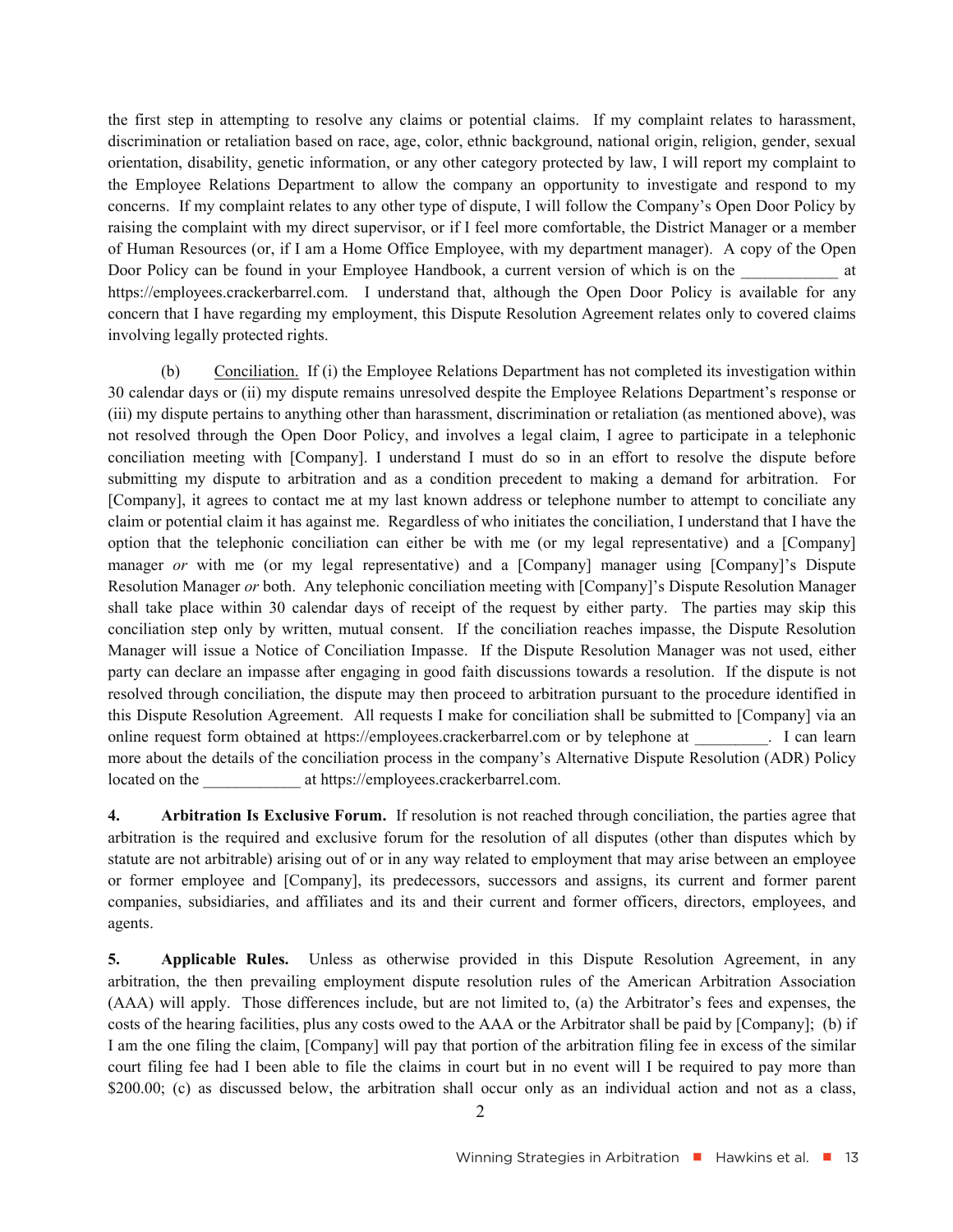collective, representative, or consolidated action; and (d) either party may apply to the arbitrator for injunctive relief until the arbitration award is rendered or the controversy is otherwise resolved and either party may also, without waiving any remedy under this Dispute Resolution Agreement, seek from any court having jurisdiction any interim or provisional relief that is necessary to protect the rights or property of that party, pending the establishment of the arbitrator (or pending the arbitrator's determination of the merits of the controversy), including to enforce any applicable contractual restrictive covenants. The AAA rules are available for review if you click on this website link: https://www.adr.org/aaa/ShowProperty?nodeId=/UCM/ADRSTG\_004362 or can be sent to you by the Dispute Resolution Department if you call this number:

**6. Location and Timing of Arbitration Hearing.** The arbitration shall take place in the city or county where I last worked or where I applied to work, unless the parties agree to have the Arbitration elsewhere. The arbitration hearing will start no later than six (6) months following the date of the selection of the arbitrator. However, the selected arbitrator may order the arbitration hearing rescheduled if mutually agreed to by [Company] and me (in writing) or if good cause is shown. Postponement and cancellation fees shall be payable, at the discretion of the arbitrator, by the party causing the postponement or cancellation. In the event the hearing cannot reasonably be completed in one day, the arbitrator will schedule the hearing to be continued on a mutually convenient date.

**7. Starting the Arbitration Process.** Within thirty (30) days following receipt of Notice of Conciliation Impasse, declaration by either party of impasse, or written notice of the parties' joint decision to not proceed with conciliation (or within the time otherwise required by the applicable statute of limitations, whichever is later), [Company] or I (whomever is initiating the arbitration proceeding) will send a written demand for arbitration to the AAA, with a copy to the other party. The written demand for arbitration to the AAA must be sent via email to casefiling@adr.org, via fax to (877) 304-8457, or via hardcopy to 1101 Laurel Oak Road, Suite 100, Voorhees, New Jersey 08043. For the copy I send to [Company], I will send it to [Company]'s Dispute Resolution Manager at \_\_\_\_\_\_\_\_\_\_\_\_\_\_\_\_\_\_\_\_\_\_\_\_\_\_\_\_\_\_\_\_\_\_\_ by certified or registered mail, return receipt requested. For the copy [Company] sends to me, it will send it to my last known address by certified or registered mail, return receipt requested. The Arbitrator will resolve any disputes we have regarding the timeliness or propriety of the demand. The written demand for arbitration shall set forth a statement of the nature of the dispute, including the alleged act or omission at issue; the names of all persons involved in the dispute; the amount in controversy, if any; and the remedy sought.

**8. Legal Representation.** Both [Company] and I have the right to be represented by legal counsel of our choice and at our own expense. However, if I notify [Company] that I will not be represented by counsel at hearing at least thirty (30) days before the hearing date, [Company] also will not be represented by legal counsel at the hearing, unless otherwise prohibited by law.

**9. Discovery.** In arbitration, each party shall be permitted to take the following discovery at the requesting party's expense:

(1) Three (3) depositions;

- (2) Fifteen (15) interrogatories (written questions); and
- (3) Fifteen (15) requests for document production.

Consistent with the expedited nature of arbitration and upon good cause shown, the arbitrator shall have the authority to limit the above discovery or order additional discovery.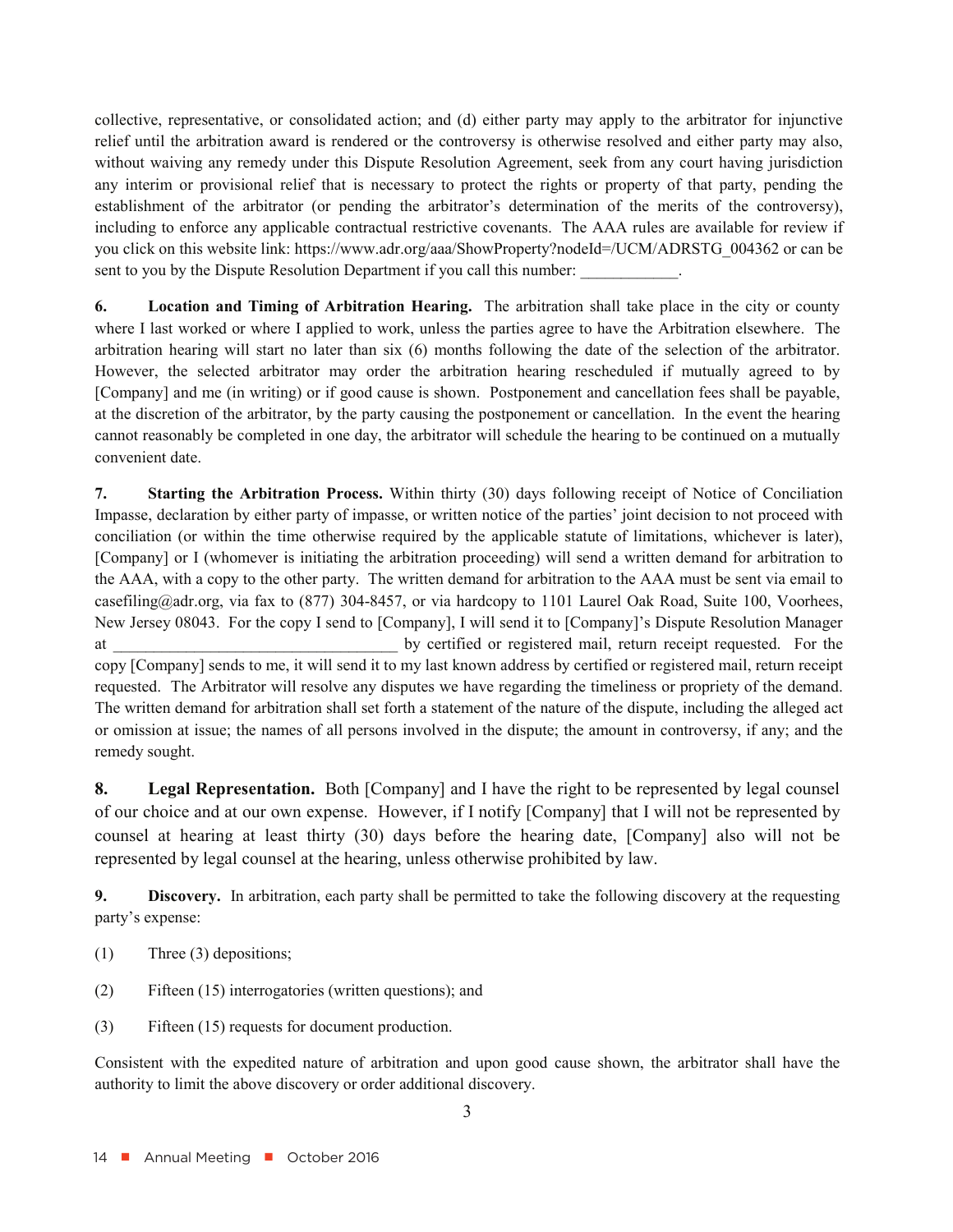**10. Witnesses & Exhibits.** At least fifteen (15) days before the start of the arbitration hearing, [Company] and I must provide each other and the arbitrator with a list of witnesses, including any expert witnesses, a brief summary of the testimony of each witness, and a list of all exhibits intended to be used at the hearing. Unless so ordered by the arbitrator, witnesses or exhibits which do not appear on these lists will not be allowed to testify or be introduced during the hearing.

**11. The Arbitrator's Decision.** Within 30 days after the hearing, each party will have the right to prepare a brief, a copy of which must be shared with the other party and filed with the Arbitrator. The Arbitrator shall issue a written decision within 30 days of receipt of the parties' briefs which shall include a statement of the arbitrator's findings of fact and conclusions of law. The Arbitrator may award any relief to either party to which [Company] or I may be entitled by law. Before issuing a decision on the merits of any claim, and as a condition precedent to issuing any such decision, the Arbitrator must first determine that the requirements of section 3 of this Dispute Resolution Agreement have been satisfied, or that compliance with section 3 was a legal impossibility. The award of the Arbitrator may be enforced under the terms of the Federal Arbitration Act (Title 9 U.S.C.) and/or under the law of any state to the maximum extent possible. If a court determines that the award isn't completely enforceable, it shall be enforced and binding on both parties to the maximum extent permitted by law.

**12. Judicial Action.** Either party may bring an action in any court of competent jurisdiction to compel arbitration under this Dispute Resolution Agreement and to enforce an arbitration award. The prevailing party in such an action shall be awarded its attorneys' fees and costs.

**13. Class/Collective Action Waiver.** [Company] and I agree that any and all claims subject to arbitration under this Dispute Resolution Agreement may be instituted and arbitrated only in an individual capacity, and not on behalf of or as a part of any purported class, collective, representative, or consolidated action (collectively referred to in this Dispute Resolution Agreement as a "Class Action"). Furthermore, [Company] and I agree that neither party can initiate a Class Action in court or in arbitration in order to pursue any claims that are subject to arbitration under this Dispute Resolution Agreement. Moreover, neither party can join a Class Action or participate as a member of a Class Action instituted by someone else in court or in arbitration in order to pursue any claims that are subject to arbitration under this Dispute Resolution Agreement. It is the parties' intent to the fullest extent permitted by law to waive any and all rights to the application of Class Action procedures or remedies with respect to all claims subject to this Dispute Resolution Agreement, and it is expressly agreed between [Company] and me that any arbitrator adjudicating claims under this Dispute Resolution Agreement shall have no power or authority to adjudicate Class Action claims and proceedings. The waiver of Class Action claims and proceedings is an essential and material term of this Dispute Resolution Agreement, and [Company] and I agree that if it is determined by a court of competent jurisdiction that it is prohibited or invalid under applicable law, then this entire Dispute Resolution Agreement is unenforceable. Otherwise, if any other provision of this Dispute Resolution Agreement is held to be unenforceable by a court of competent jurisdiction, such provision shall be deemed voided; however, all remaining provisions of this Dispute Resolution Agreement shall remain in full force and effect.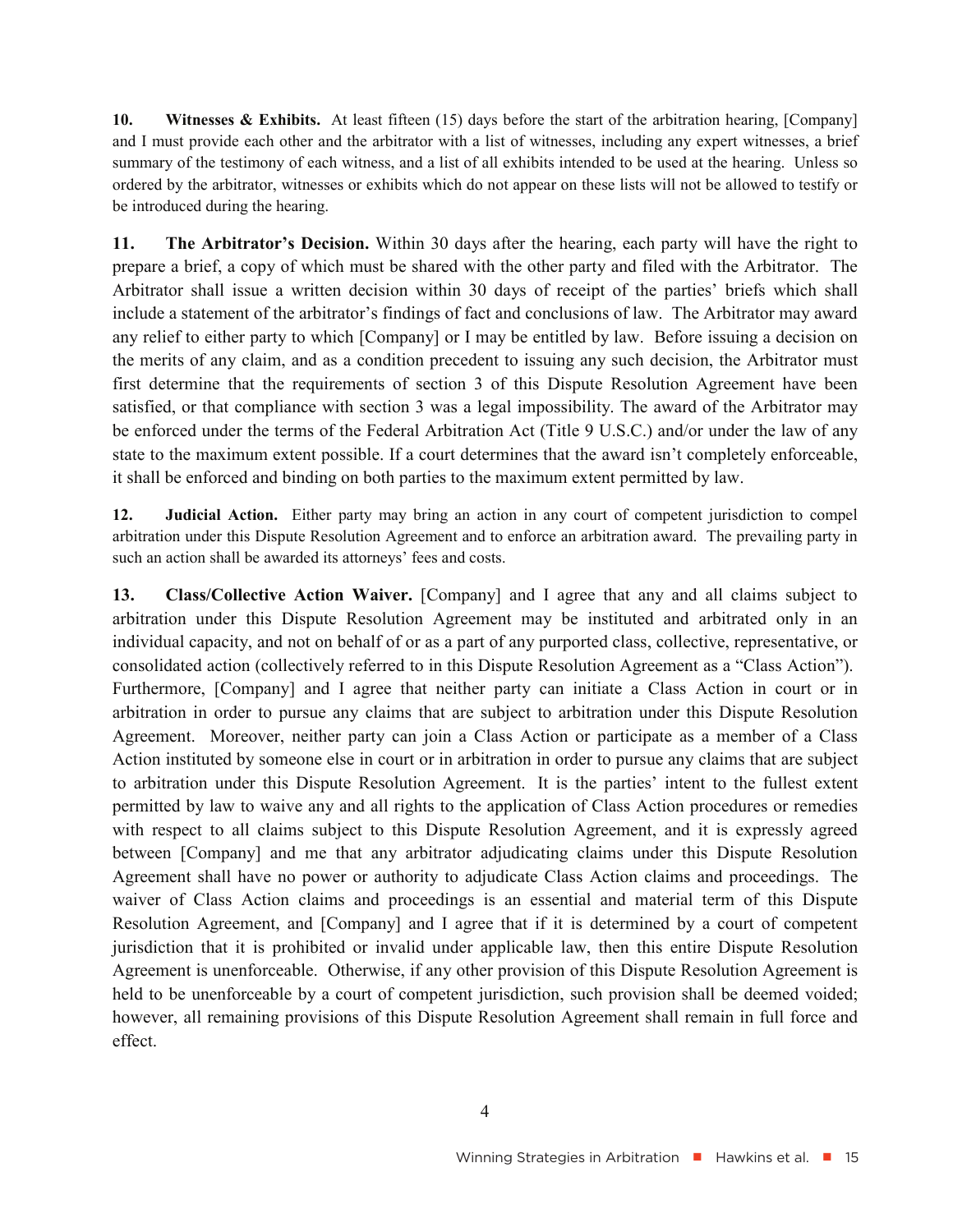I acknowledge and agree that my entering into this Dispute Resolution Agreement is a condition of my employment or continued employment with [Company].This Dispute Resolution Agreement is not and shall not be construed to create any contract of employment for a specified duration, express or implied. This Dispute Resolution Agreement does not in any way alter the "at-will" status of employment with [Company], meaning that either I or [Company] may terminate the employment relationship at any time, with or without advance notice, and with or without cause, however, this Dispute Resolution Agreement will remain in full force and effect after my employment relationship with [Company] ends.

**I understand that, by entering into this Dispute Resolution Agreement, I am waiving my right to a jury trial and waiving any right I may have to bring any claim covered by this agreement as a Class Action (as defined herein), either in court or in arbitration, or to participate in such an action.** 

> $\mathcal{L}_\mathcal{L}$ (employee signature)  $\mathcal{L}_\mathcal{L}$ (print name)  $\mathcal{L}_\mathcal{L}$  (date) AGREED: [Company] (on behalf of itself and its applicable subsidiaries/affiliates) By:  $\qquad \qquad$ Name: Title: \_\_\_\_\_\_\_\_\_\_\_\_\_\_\_\_\_\_\_\_\_\_\_\_\_\_\_\_\_\_\_\_\_

\*Materials Courtesy of Dinsmore & Shohl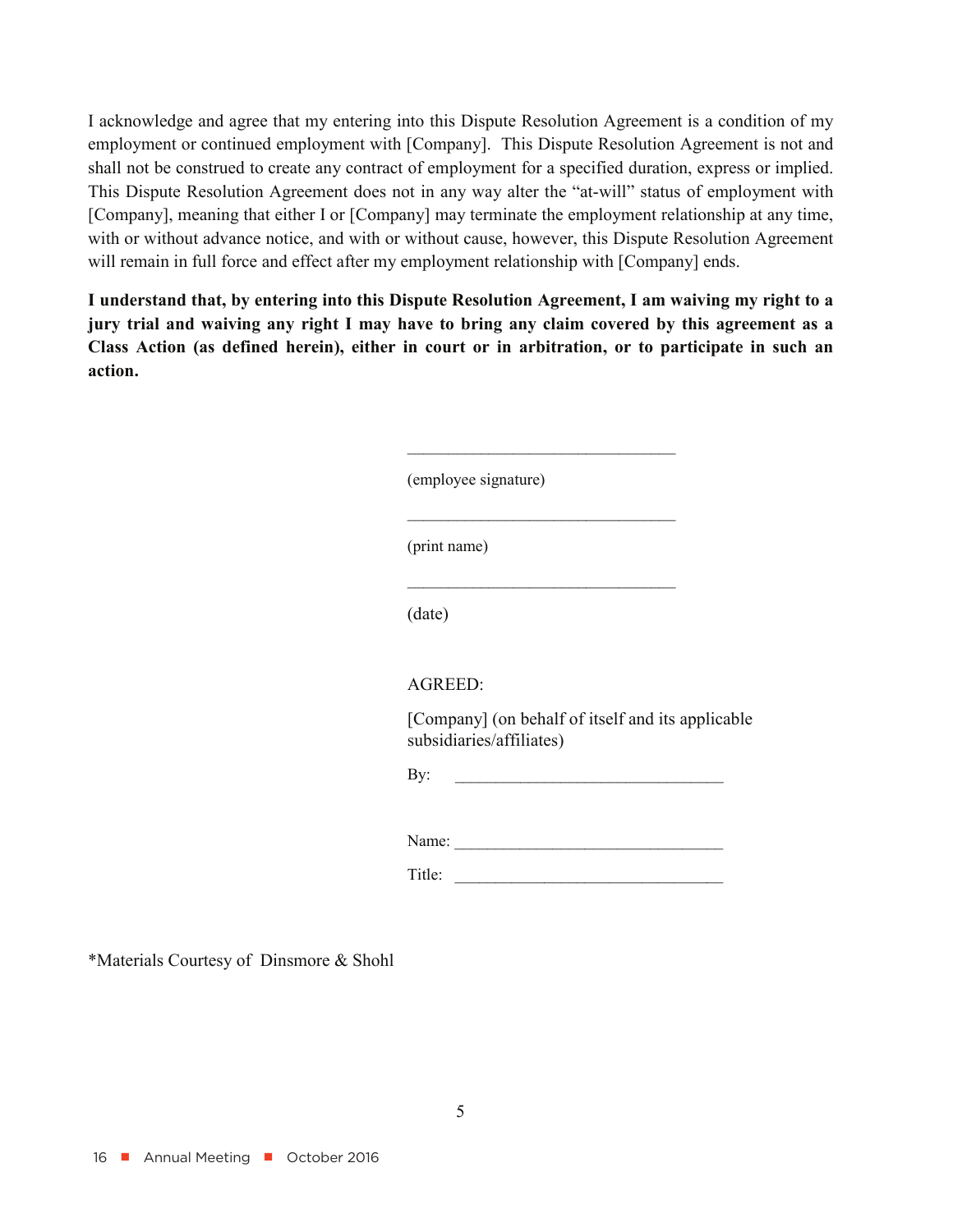

# PLAN DOCUMENT

EARLY DISPUTE RESOLUTION RULES AND PROCEDURES

June 1, 2014

If you need any accommodation to help you read and understand this Solutions InSTORE Plan Document, please call the Office of Solutions InSTORE at 1-866-285-6689.

> Si le gustaría tener este Documento del Plan en español, favor de llamar el numero 1-866-285-6689.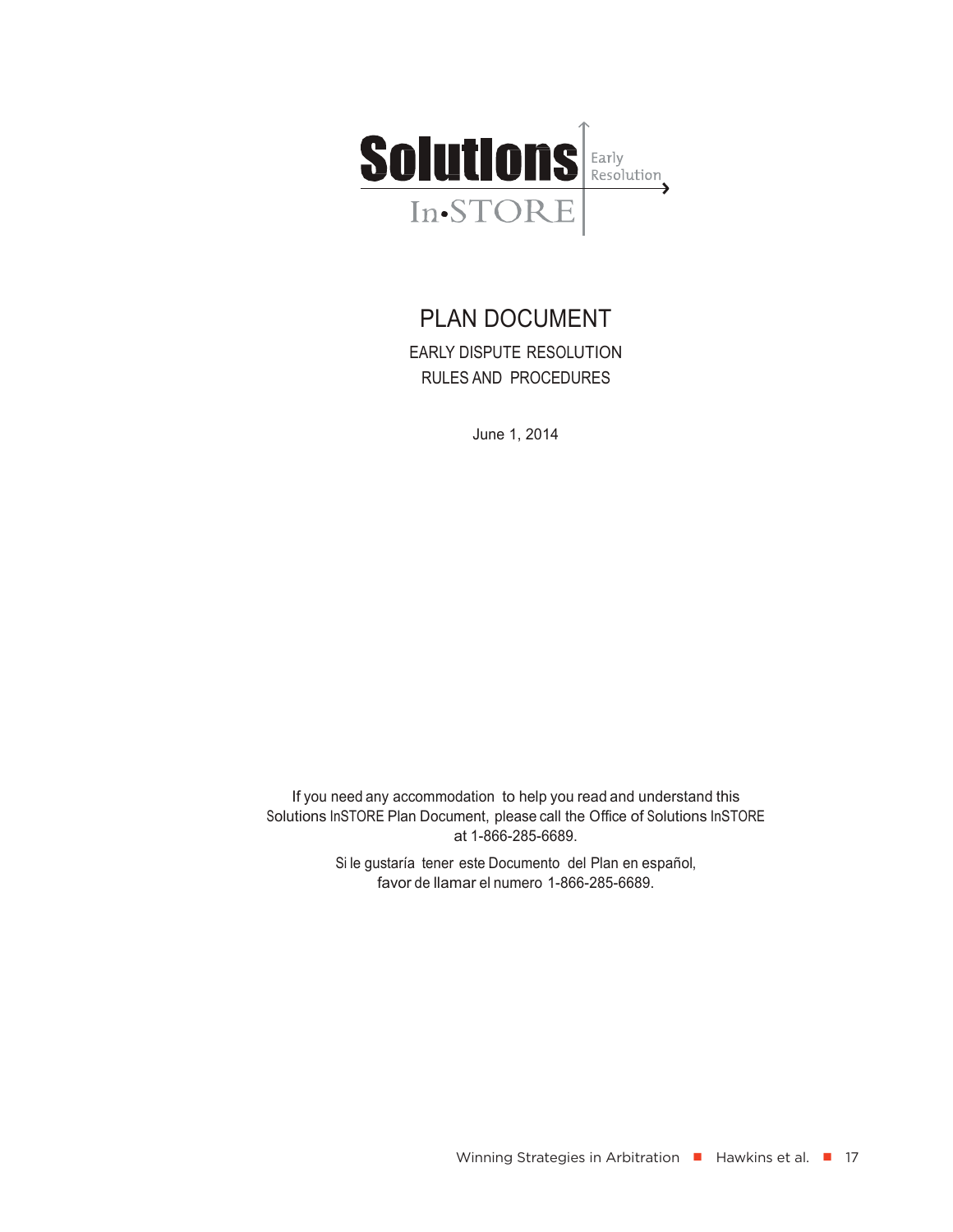

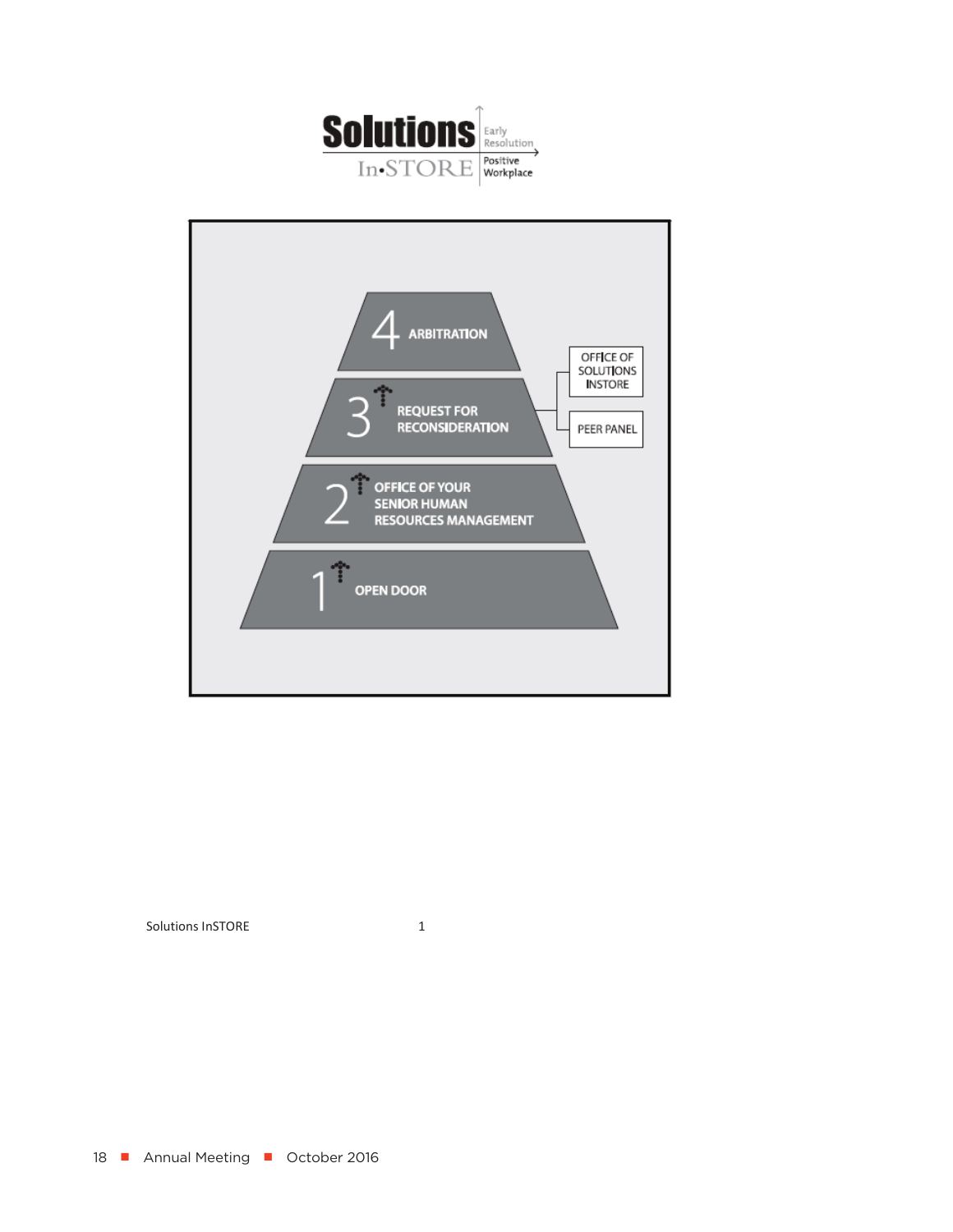At Macy's, Inc. and its subsidiaries and Business Units (the "Company") we care about our people. We know that from, time to time, employees can have problems at work. And even routine differences can get bigger when there are no resources to help resolve them.

In 2004, the Company set out to find a more effective way to resolve workplace disputes. We wanted a way that would benefit everyone involved. Our Open Door policy was a good place to start. Over the years, the Company has had a policy to help Employees handle problems by working directly with supervisors and/or Human Resources. To make this policy even better and improve its effectiveness, the Company added new features. Together with Open Door they became our Early Dispute Resolution Program: Solutions InSTORE.

We are convinced that a full internal review of differences is the quickest and most productive way to resolve disputes. It also maintains good working relationships and avoids unnecessary confrontations. So, Open Door (**Step 1**) continues to be the foundation of our Solutions InSTORE Program. It must be used before taking the next step.

If you are not satisfied with the result, you can request to have your issue reviewed by the Office of Senior Human Resources Management (**Step 2**). The Senior Vice President or another Human Resources executive who was not involved in the Open Door process will review your issue. They'll get back to you in writing. Steps 1 and 2 are available for any disputes relating to your employment with the Company.

If you are not satisfied with the result at Step 2, and you believe your situation involves legally protected rights, you can make a Request for Reconsideration (**Step 3**). Step 3 gives you the option, depending on the nature of your claim, of two methods to continue to seek resolution. One method is Peer Review. A panel of your peers decides the outcome of your dispute. The other method is review by a representative from The Office of Solutions InSTORE. This office is located in Macy's Employee Relations Department in Cincinnati.

In those relatively rare situations where, for whatever reason, your dispute cannot be resolved at Step 3 and you wish to pursue it further, Solutions InSTORE provides for a private, professional way to resolve it outside the Company. You can request Arbitration (**Step 4**), this process involves an Arbitrator. Who is a professional, neutral third-party selected by both you and the Company. After a hearing, the Arbitrator renders a final decision, unless appealed. The decision is binding on both the Company and you. Nothing in the Solutions InSTORE Program, however, prevents you from filing, at any time, a charge or complaint with a government administrative agency like the Equal Employment Opportunity Commission, the Department of Justice, the Department of Labor or the National Labor Relations Board.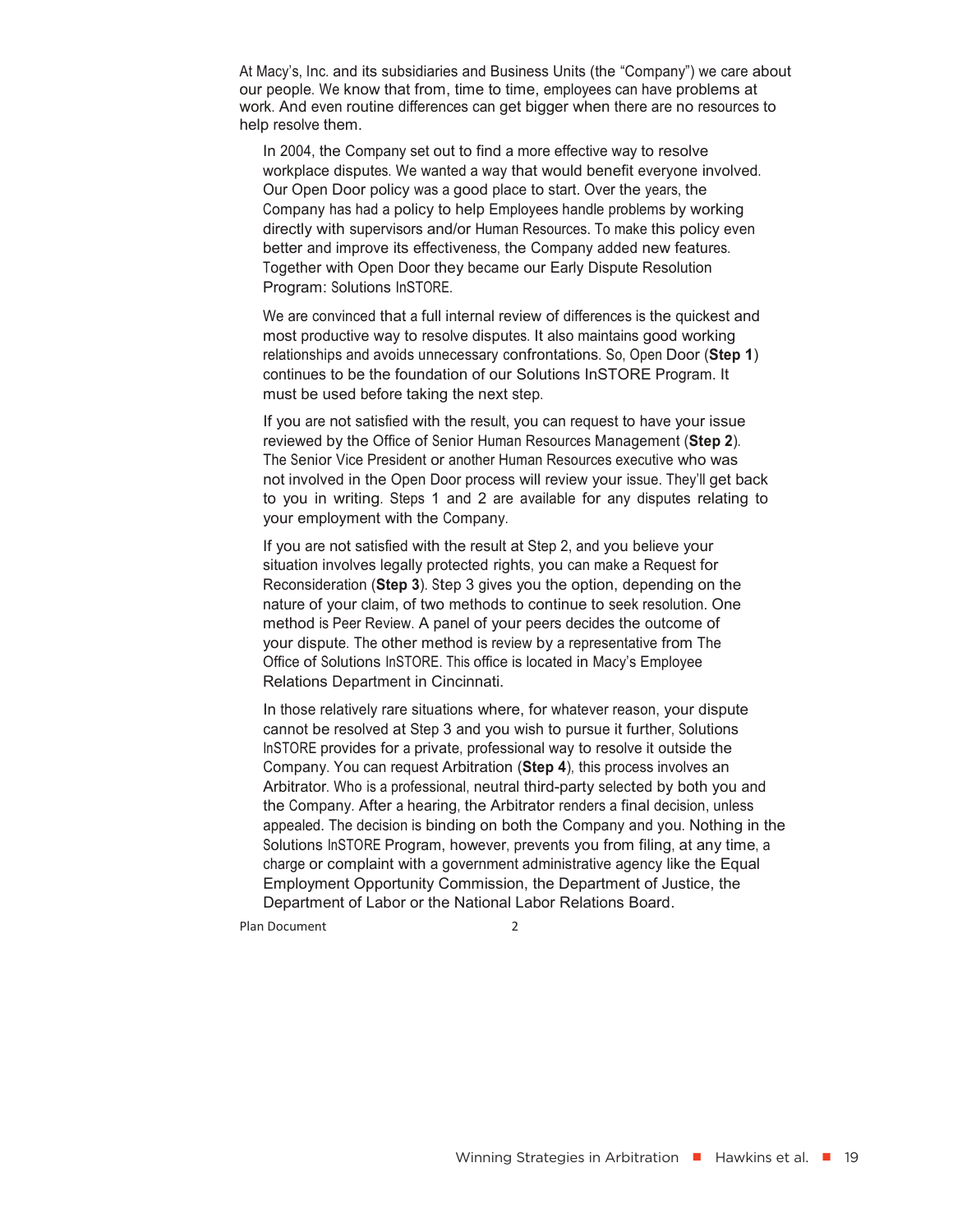Except in states calling for different election procedures, all Employees agree to be covered by Step 4 – Arbitration by accepting or continuing employment with the Company after the Effective Date. Employees are given the option to exclude themselves from Arbitration by completing an election form within 30 days of hire or, upon specific notice, other prescribed time frame. Until and unless an Employee chooses to be excluded from arbitration within the prescribed time frame, the Employee is covered by Step 4 – Arbitration. In other states, your election form will allow you to affirmatively choose whether you want to be covered by this final step- Arbitration.

The following explain how Solutions InSTORE works.

# **Step 1 – Open Door**

The Company's Open Door Policy encourages Employees to try to resolve any problems at work with their supervisors. If the Employee is unsatisfied with the supervisor's response or needs to talk to someone other than the supervisor, the Employee may take the problem to the next higher level of supervision, or the Human Resources department for advice or assistance.

# **Step 2 – Review by the Office of Senior Human Resources Management**

If the Employee is not satisfied with the result of a Open Door (Step 1), the Employee may go to Step 2, by filing a written request for review with the Manager of Step 2 claims within thirty (30) days of the Step 1 decision. It is then assigned to a Human Resources professional who will investigate the claim and review their decision with an Associate Relations Vice President or Senior Vice President of Human Resources. The complaint is referred to an appropriate HR Executive, one who was not involved at Step 1, who will conduct an impartial investigation. A written decision is then issued generally within forty-five (45) days of receiving the complaint. Along with the decision are instructions for pursuing Step 3 if the Employee is not satisfied with the results of Step 2.

Steps 1 and 2 are available for any disputes relating to your employment at the Company. Steps 3 and 4 are available only for covered claims involving legally protected rights. "Legally protected rights" means claims the Employee could raise in a court or before an administrative agency.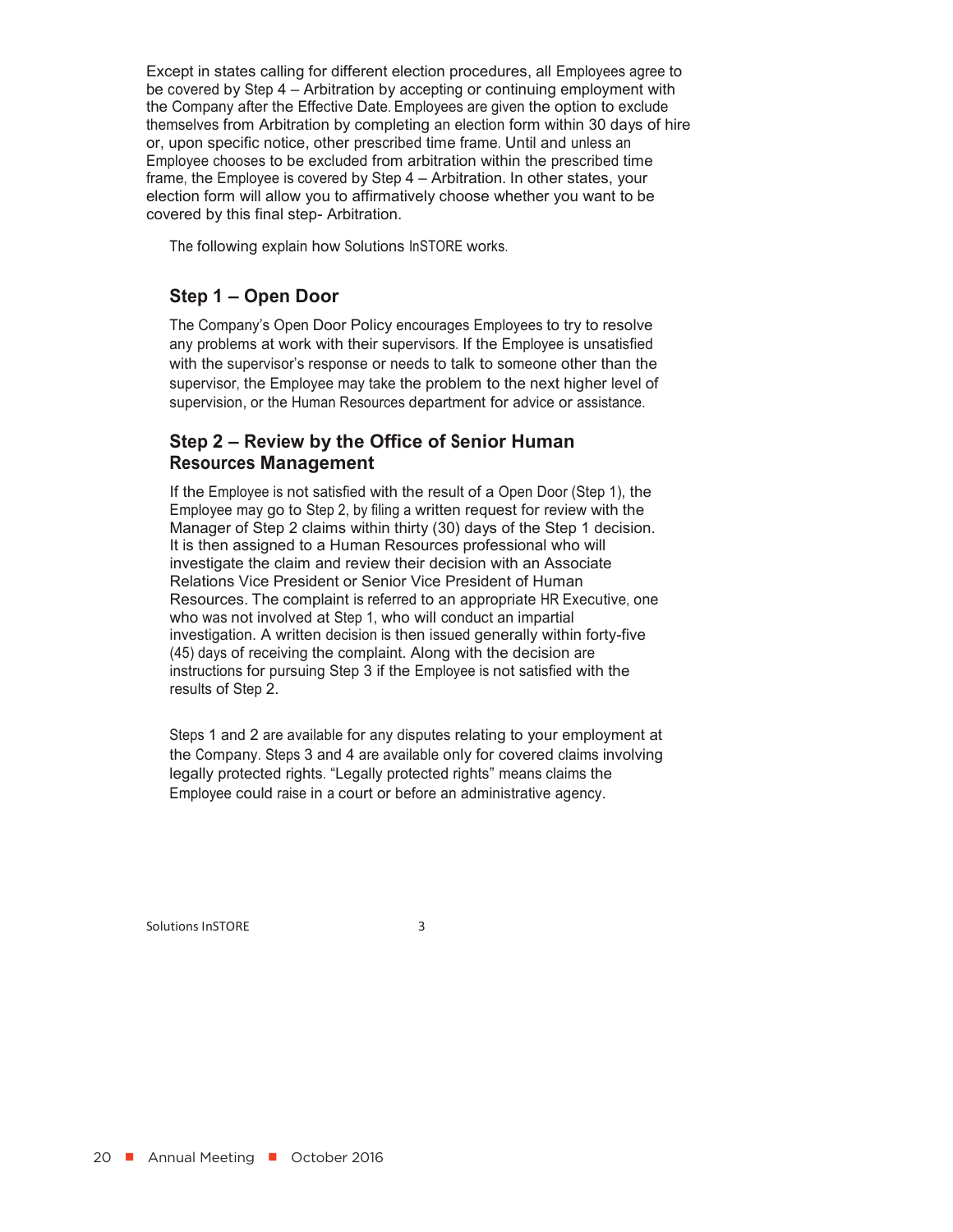Nothing in the Solutions InSTORE Program, however, prevents any Employee from filing, at any time, a charge or complaint with a government administrative agency like the Equal Employment Opportunity Commission, the Department of Justice, the Department of Labor, or the National Labor Relations Board.

# **Step 3 – Request for Reconsideration**

For covered claims involving legally protected rights, if the Employee is not satisfied with the results of Step 2, the Employee may go to Step 3 by contacting the Office of Solutions InSTORE within thirty (30) days of the Step 2 decision to file a written Request for Reconsideration. Step 3 involves two features the Employee may consider:

#### **1 – Peer Review**

Peer Review is available if the Employee's claim involves:

- A final warning or the final phase of written commitment to change or improve a performance issue, or
- Termination of employment,

and does not involve claims of harassment, discrimination, or other alledged statutory violations or issues arising from a reduction in force or layoff. If the Employee chooses Peer Review, a representative from The Office of Solutions InSTORE gives the Employee contact information for a division facilitator. The Employee has

ten (10) days to contact the facilitator. The facilitator arranges for a panel proceeding. A volunteer panel is assembled to review the Employee's complaint and render a decision. This panel consists of peers from the Employee's level, one (1) from the next management level and one (1) nonvoting facilitator to manage the process. Panels always consist of at least three (3) voting members. The panel is assembled to review the Employee's complaint. A response is given within five (5) days of the conclusion of the panel proceedings.

A decision of the Peer Review panel that upholds the Employee's claim is final and binding on the Company. If the panel denies the Employee's claim, the Company will let the Employee know the procedures for continuing on to Step 4, if the employee has chosen to participate in Step 4.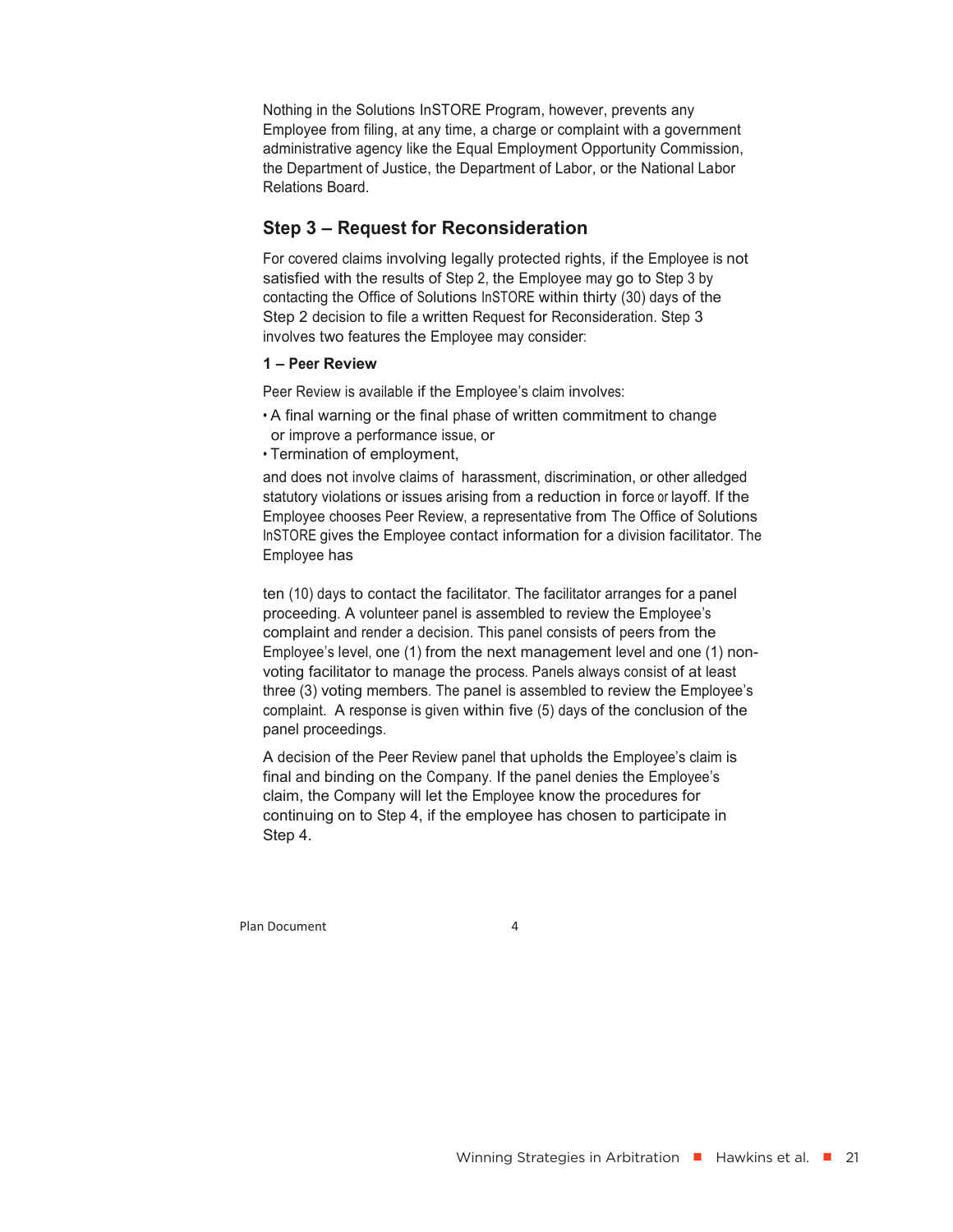### **2 – Review by the Office of Solutions InSTORE**

This feature is available for all covered claims involving legally protected rights. If the Employee chooses review by the Office of Solutions InSTORE, the Solutions InSTORE Program Manager will send to the Employee a confirmation that the complaint was received. A representative of the Office of Solutions InSTORE then conducts an investigation and provides the Employee with a decision in writing. The decision is generally provided within forty-five (45) days of receiving the Step 3 Request for Reconsideration. A decision that upholds the Employee's claim is final and binding on the Company. But, if the employee's claim is denied in any way and if the employee has chosen to be covered under Step 4, the Company will let the employee know the procedures for requesting a Step 4 arbitration.

### **Step 4 – Arbitration Rules and Procedures**

#### **Article 1 – Individuals Covered**

This Plan Document applies, as of the Effective Date provided in Article 4, to the following individuals, provided that they are not covered by a collective bargaining agreement with Macy's:

Newly Hired Employees

 All Employees hired by Macy's with a first day of employment on or after June 1, 2014.

### *"Macy's" means any division or subsidiary or operating unit or entity related to Macy's, Inc.*

Except in states calling for different enrollment procedures, all Employees are automatically covered by all 4 steps of the Program by taking or continuing a job with the Company. That means that all Employees agree, as a condition of employment, to arbitrate all disputes not otherwise excluded under the terms of the Plan, which were not resolved at Step 3. However, arbitration is a voluntary condition of employment. Employees are given the option of excluding themselves from Step 4 arbitration within 30 days of hire or, upon specific notice, other prescribed time frame. Issues at Step 4 are decided by a professional from the American Arbitration Association in an arbitration process, rather than in a court process. Arbitration thus replaces any right an employee might have to go to court and try their claims before a jury. Except in states calling for different enrollment procedures, Employees are covered by Step 4 unless and until they exercise the option to exclude themselves from arbitration. Whether an employee choose to remain covered by arbitration or to exclude himself or herself has no negative effect on the employee's employment.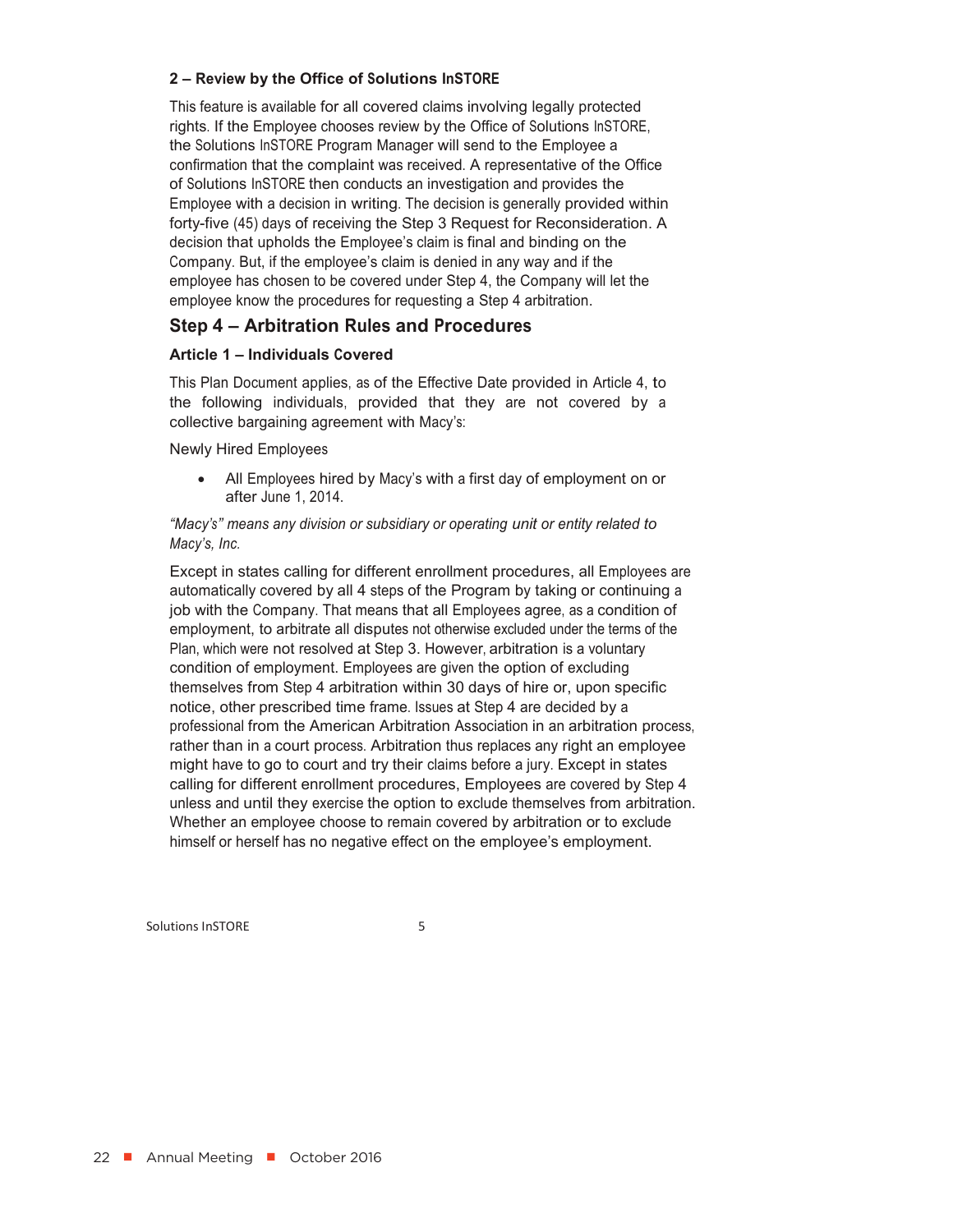Any Employee who experiences a break in service with the Company of sixty (60) days or less, or who transfers from one subsidiary, division or affiliated Macy's Company to another, remains covered by Step 4 Arbitration, unless the Employee previously excluded himself during the prescribed time period. If the Employee becomes re-employed with the Company following a break in service greater than sixty (60) days, the Employee is treated as a new hire and is given the opportunity to choose to be excluded from arbitration during the prescribed time period.

#### **Article 2 – Claims Subject to or Excluded from Arbitration**

Except as otherwise limited, all employment-related legal disputes, controversies or claims arising out of, or relating to, employment or cessation of employment, whether arising under federal, state or local decisional or statutory law ("Employment-Related Claims"), are covered claims and shall be settled exclusively by final and binding arbitration. Arbitration is administered by the American Arbitration Association ("AAA") under these Solutions InSTORE Early Dispute Resolution Rules and Procedures and the employment arbitration portion of the AAA's Employment Arbitration Rules and Mediation Procedures. Arbitration is held before a neutral, third-party Arbitrator. The Arbitrator is selected in accordance with these Solutions InSTORE Early Dispute Resolution Rules and Procedures. If there are any differences between the Solutions InSTORE Early Dispute Resolution Rules and Procedures and the employment arbitration portion of the AAA's Employment Arbitration Rules and Mediation Procedures, the Solutions InSTORE Early Dispute Resolution Rules and Procedures shall apply.

Arbitration applies to any and all covered disputes, controversies or claims whether asserted by the employee against the Company and/or against any employee, officer or other alleged agent of the Company. Arbitration also applies to any and all covered disputes, controversies or claims asserted against the Employee by the Company, any officer, or any other employee or alleged agent of the Company.

All unasserted employment-related covered claims as of June 1, 2014 arising under federal, state or local statutory or common law, shall be subject to arbitration. Merely by way of example, Employment-Related Claims include, but are not limited to, claims arising under the Age Discrimination in Employment Act (ADEA), Title VII of the Civil Rights Act of 1964, the Americans with Disabilities Act (ADA), the Family and Medical Leave Act (FMLA), the Fair Labor Standards Act (FLSA), 42 U.S.C. § 1981, including amendments to all the foregoing statutes, the Employee Polygraph Protection Act, state discrimination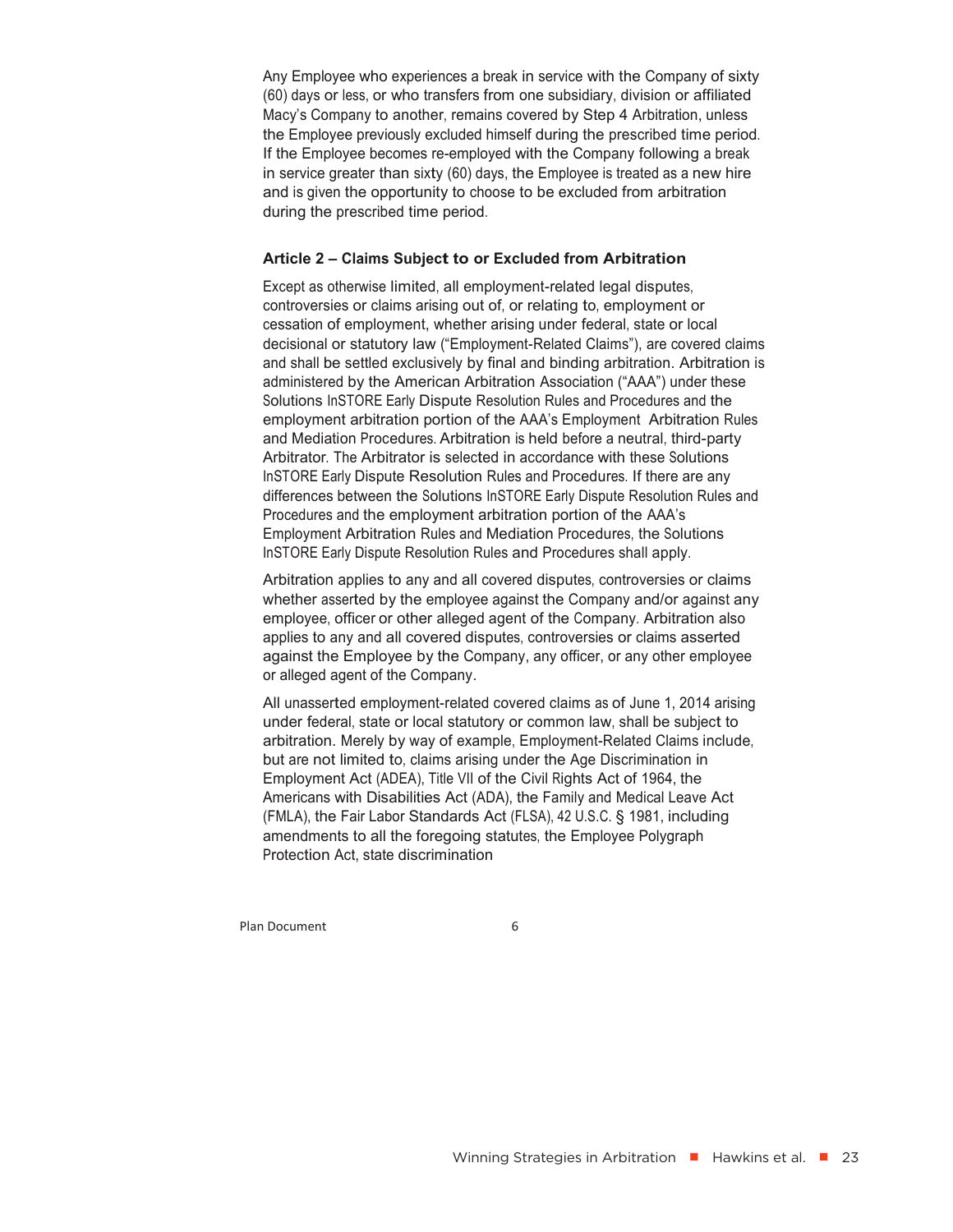statutes, state statutes, and/or common law regulating employment termination, misappropriation, breach of the duty of loyalty, the law of contract or the law of tort; including, but not limited to, claims for malicious prosecution, wrongful discharge, wrongful arrest/wrongful imprisonment, intentional/negligent infliction of emotional distress or defamation.

Claims by Employees that are required to be processed under a different procedure pursuant to the terms of an employee pension plan or employee benefit plan are not covered claims and shall not be subject to arbitration under Step 4. Claims by Employees for state employment insurance (e.g., unemployment compensation, workers' compensation, worker disability compensation) or under the National Labor Relations Act are also not covered claims and are not subject to Arbitration under Step 4. Statutory or common law claims made outside of the state employment insurance system alleging that the Company retaliated or discriminated against an Employee for filing a state employment insurance claim, however, are covered claims and shall be subject to arbitration.

Nothing in these Solutions InSTORE Early Dispute Resolution Rules and Procedures prohibits an Employee from filing at any time, a charge or complaint with a government agency such as the Equal Employment Opportunity Commission, the Department of Justice, the Department of Labor, and/or the National Labor Relations Board. However, upon receipt of a right to sue letter or similar administrative determination, the Employee's claim becomes subject to arbitration as defined herein.

#### **Article 3 – Dismissal/Stay of Court Proceeding**

By agreeing to arbitration, the Employee and the Company agrees to resolve through arbitration all claims described in or contemplated by Article 2 above. This means that neither the Employee nor the Company can file a civil lawsuit in court against the other party relating to such claims. If a party files a lawsuit in court to resolve claims subject to arbitration, both agree that the court shall stay or, if appropriate, dismiss the lawsuit and require the claim to be resolved through the Solutions InSTORE Program.

If a party files a lawsuit in court involving claims that are, and other claims that are not, subject to arbitration, such party shall request the court to stay the litigation of the nonarbitrable claims and require that arbitration take place with respect to those claims subject to arbitration. The Arbitrator'<sup>s</sup> decision on the arbitrable claims, including any determinations as to disputed factual or legal issues, shall be entitled to full force and effect in any later court lawsuit on any nonarbitrable claims.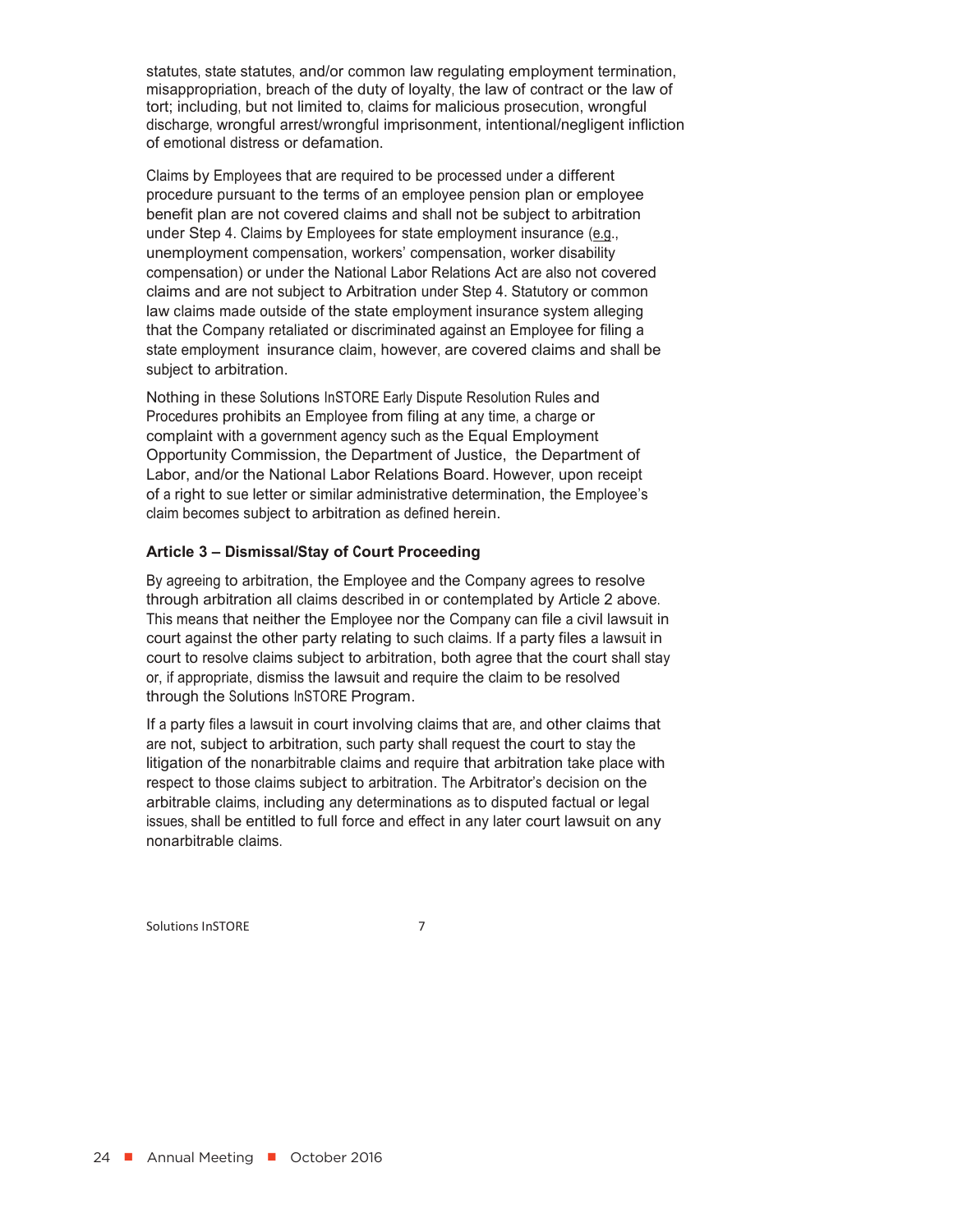#### **Article 4 – Effective Date**

As to any Individuals Covered (as defined in Article 1), the Solutions InSTORE Program is effective June 1, 2014.

#### **Article 5 – Time Limit to Initiate Arbitration**

Arbitration must be initiated in accordance with the time limits contained in the applicable law's statute of limitations. While an employee is not required to participate in Steps 1 through 3 of the Program before initiating arbitration, any period of time elapsed during which the Employee pursued his or her claims under Steps 1-3 of this Program, if any, is added on to the applicable limitations period.

#### **Article 6 – Commencement of Arbitration**

a. Commencement of Arbitration Generally

To iniate arbitration, the Employee or Company ("claimant") must give written notice to the other party and or person who is alleged to be liable in the dispute ("Demand for Arbitration"). A demand for Arbitration to the Company must be given by mail to the Office of Solutions InSTORE. A Demand for Abritration to the Employee must be given by mail to the Employee's last known home address. If the claimant is the Company the Demand for Arbitration must be personally signed by a representative of the Company. If the claimant is an employee, the Demand for Arbitration must be personally signed by the employee.

The Demand for Arbitration shall include a statement of nature of the claim together with a brief description of the relevant facts and the remedies sought, including the amount of damages sought. If the claimant is an employee, the Demand for Arbitration shall also include the Employee's current address, location(s) or store(s) where the employee works or worked for the Company, and, if the employee is represented by an attorney, a statement that the designated attorney has been retained by the employee and is authorized to represent the employee in Arbitration.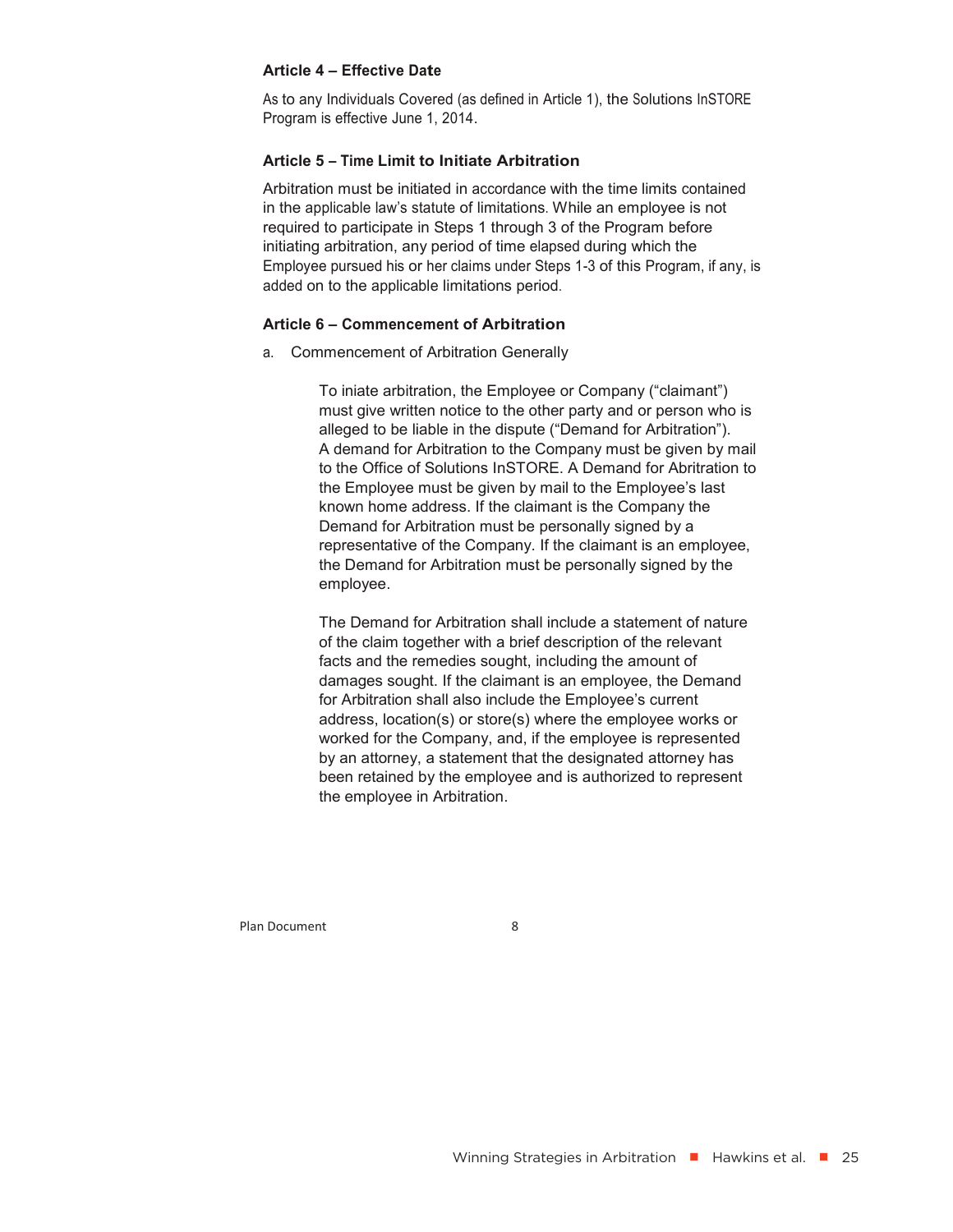b. Commencement of Arbitration if the Employee has not participated in Steps 1 through 3.

If the employee has not participated in Steps 1 to 3 and is seeking reimbursement of attorney's fees under Article 15(b), the employee must provide the Office of Solutions InSTORE 15-days' advance notice of the employee's intent to initiate arbitration (the "Advance Notice").

The Advance Notice must be given by mail to the Office of Solutions InSTORE and must include a brief description of the dispute and a settlement demand. The Office of Solutions InSTORE will review the Advance Notice and inform the employee, before the expiration of the 15-day period, if it will accept the employee's settlement demand. The contents of the Advance Notice and any communications between the employee and the Office of Solutions InSTORE about it of the notice will be deemed confidential and will not be disclosed to the arbitrator.

The provision of the Advance Notice does not affect the employee's ability to initiate arbitration or the arbitrator's power to award the employee damages, including costs and attorney's fees, under the applicable law and in accordance with Article 16.

c. Responses following a Claimant's Initiation of Arbitration

Unless otherwise agreed, the other party ("respondent") shall give its response within 30 days after initiation of the arbitration. The response shall state all available defenses, a brief description of relevant facts and any related counterclaims then known.

Unless otherwise agreed, within 30 days after such counterclaims are given, the Claimant shall give Respondent its response, including a brief statement of the claimant's defenses to and relevant facts relating to the counterclaims.

Claims and counterclaims may be amended before selection of the arbitrator and thereafter with the arbitrator's consent. Notices of defenses or replies to amended claims shall be given to the other party within 30 days after the amendment.

### **Article 7 – Selection of an Arbitrator**

Both the Company and the Employee shall participate equally in the selection of an Arbitrator to decide the arbitration. After receiving and/or filing a Demand for Arbitration, the Solutions InSTORE Program Manager shall ask the American Arbitration Association to provide the Company and the Employee a panel of seven (7) neutral Arbitrators with experience deciding employment disputes.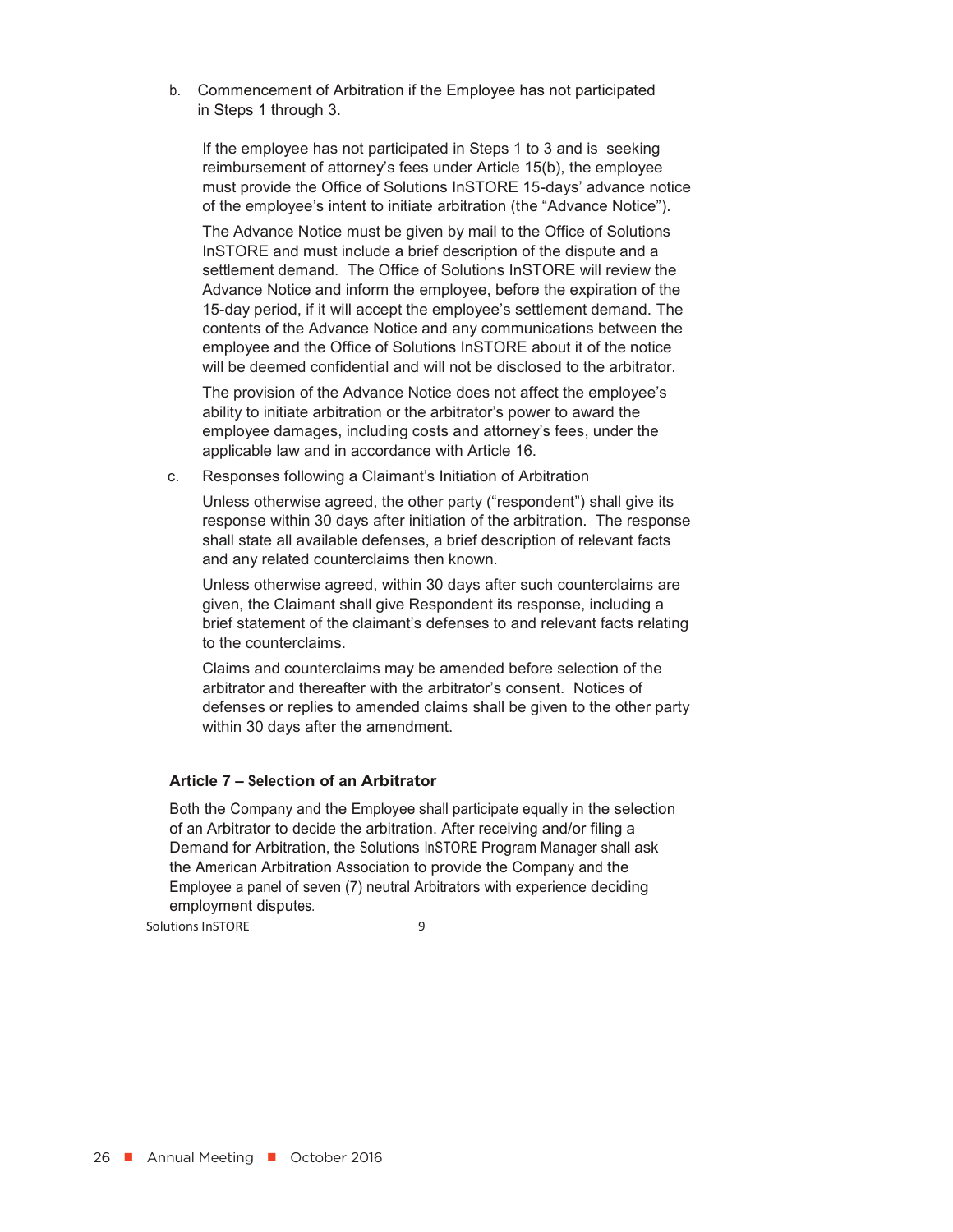The Company and the Employee then shall have the opportunity to review the background of the Arbitrators by examining the materials provided by the American Arbitration Association. Within seven (7) calendar days after the panel composition is received, the Employee and the Company shall take turns striking unacceptable Arbitrators from the panel until only one Arbitrator remains. The Employee and the Company will inform the American Arbitration Association of the remaining Arbitrator who will decide the dispute. However, if both parties agree that the remaining Arbitrator is unacceptable, a second panel will be requested from the American Arbitration Association and the selection process will begin again. If both parties agree no one on the second panel is acceptable, either party may request the American Arbitration Association to simply appoint an Arbitrator who was not on either panel.

#### **Article 8 – Time and Place of Arbitration**

The arbitration hearing shall be held at a location within fifty (50) miles of the Employee's last place of employment with the Company, unless the parties agree otherwise. The parties and the Arbitrator shall make every effort to see that the arbitration is completed, and a decision rendered, as soon as possible. There shall be no extensions of time or delays of an arbitration hearing except in cases where both parties consent to the extension or delay, or where the Arbitrator finds such a delay or extension necessary to resolve a discovery dispute or other matter relevant to the arbitration.

#### **Article 9 – Right to Representation**

Both the Employee and the Company shall have the right to be represented by an attorney. If the Employee chooses not to be represented by an attorney during the arbitration proceedings, the Company will not have an attorney present during the arbitration proceedings.

#### **Article 10 – Discovery**

#### **a. Initial Disclosure**

Within fourteen (14) calendar days following the first conference with the Arbitrator, each party shall provide to the other party copies of all documents that the disclosing party has in its possession, custody or control and upon which the disclosing party will rely in support of the disclosing parties claims or defenses. However, the parties need not provide privileged documents that are protected from disclosure because they involve attorney-client, doctor-patient or other legally privileged or protected communications or materials. Each party shall have a continuing obligation throughout the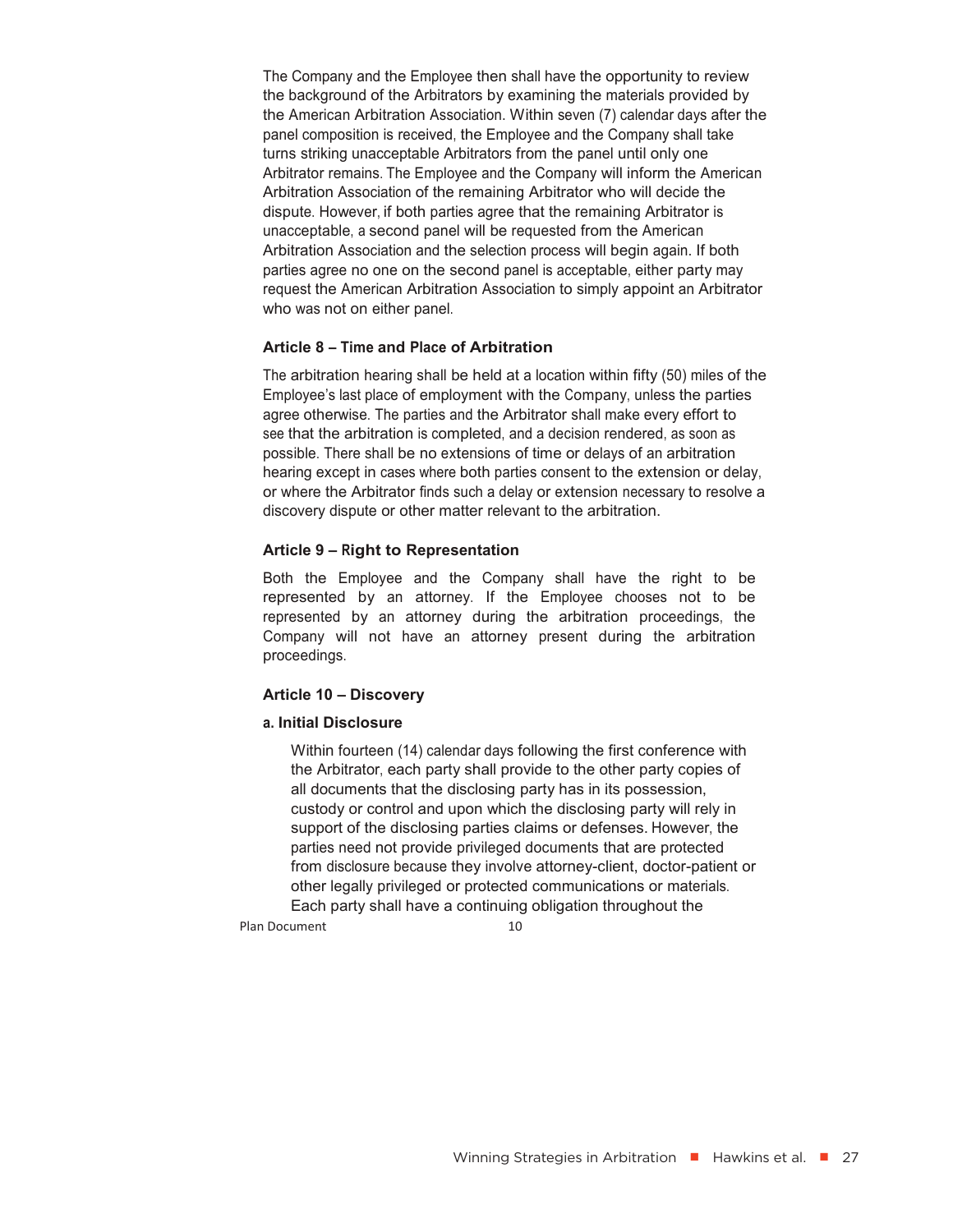discovery period to supplement its Initial Disclosures.

Upon written request, the Employee shall be entitled to a copy of all documents (except privileged documents as described above) in the Employee's "PERSONNEL FILE."

#### **b. Other Discovery**

#### **i. Interrogatories/Document Requests**

Each party may propound one (1) set of twenty (20) interrogatories (including subparts) to the other party. Interrogatories are written questions that the recipient must answer under oath. Such interrogatories may include a request for all documents upon which the responding party relies in support

of its answers to the interrogatories. Answers to interrogatories must be served within twenty-one (21) calendar days of receipt of the interrogatories. This provision does not affect or in any way limit the ability of the parties to serve subpoenas on third parties, provided the requesting party makes a showing of need and secures the approval of the Arbitrator.

#### **ii. Depositions**

A deposition is a statement under oath that is given by one party in response to specific questions from the other party. It is usually recorded or transcribed by a court reporter. Each party shall be entitled to take the deposition of up to three (3) individuals witnesses of the parties choosing. The party taking the deposition shall be responsible for all associated costs, such as the cost of a court reporter and the cost of a transcript.

#### **iii. Additional Discovery**

Upon the request of any party and a showing of appropriate justification, the Arbitrator may permit additional relevant discovery, if the Arbitrator finds that such additional discovery is not overly burdensome, and will not unduly delay the conclusion of the arbitration.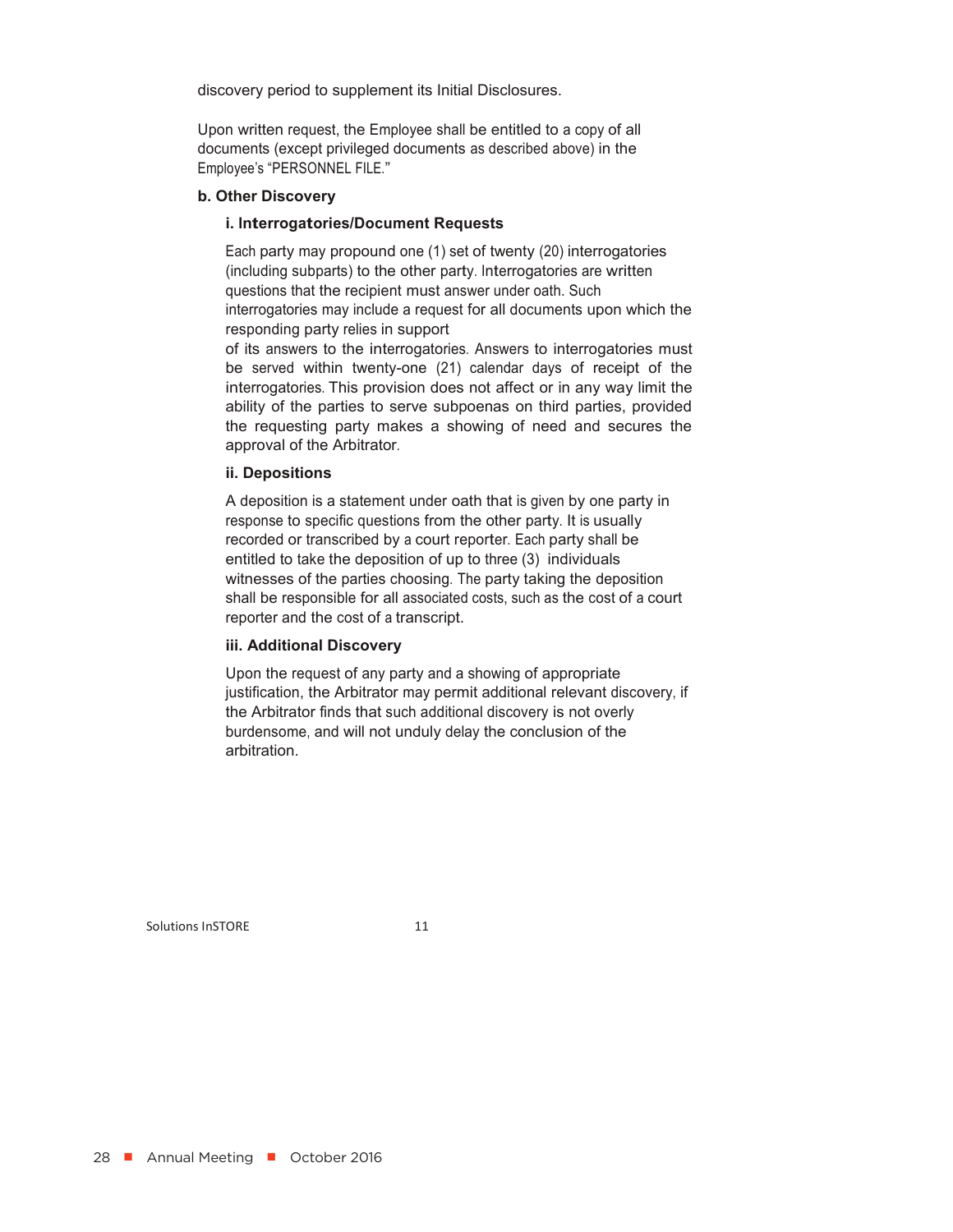#### **c. Discovery Disputes**

The Arbitrator shall decide all disputes related to discovery including, but not limited to, disputes as to whether discovery is interposed for any improper purpose such as to harass, annoy, embarrass, needlessly increase the cost of arbitration or cause undue burden or unnecessary delay. Such decisions shall be final and binding on the parties. In ruling on discovery disputes, the Arbitrator need not follow but consult the discovery rules contained in the Federal Rules of Civil Procedure.

#### **d. Time for Completion of Discovery**

All discovery must be completed within ninety (90) calendar days after the selection of the Arbitrator, except for good cause shown as determined by the Arbitrator. In order to expedite the arbitration, the parties may agree to initiate discovery prior to the appointment of the Arbitrator.

#### **Article 11 – Hearing Procedure**

#### **a. Witnesses**

Witnesses shall testify under oath, and the Arbitrator shall afford each party a sufficient opportunity to examine its own witnesses and cross-examine witnesses of the other party. Either party may issue subpoenas compelling the attendance of any other person necessary for the issuing party to prove its case.

#### **i. Subpoenas**

A subpoena is a command to an individual to appear at a certain place and time and give testimony. A subpoena also may require that the individual bring documents when he or she gives testimony. To the extent authorized by law, the Arbitrator shall have the authority to enforce and/or cancel such subpoenas. Subpoenas must be issued no less than ten (10) calendar days before the beginning of an arbitration hearing or deposition.

The party issuing the subpoena shall be responsible for the fees and expenses associated with the issuance and enforcement of the subpoena, and with the attendance of the subpoenaed witness at the arbitration hearing.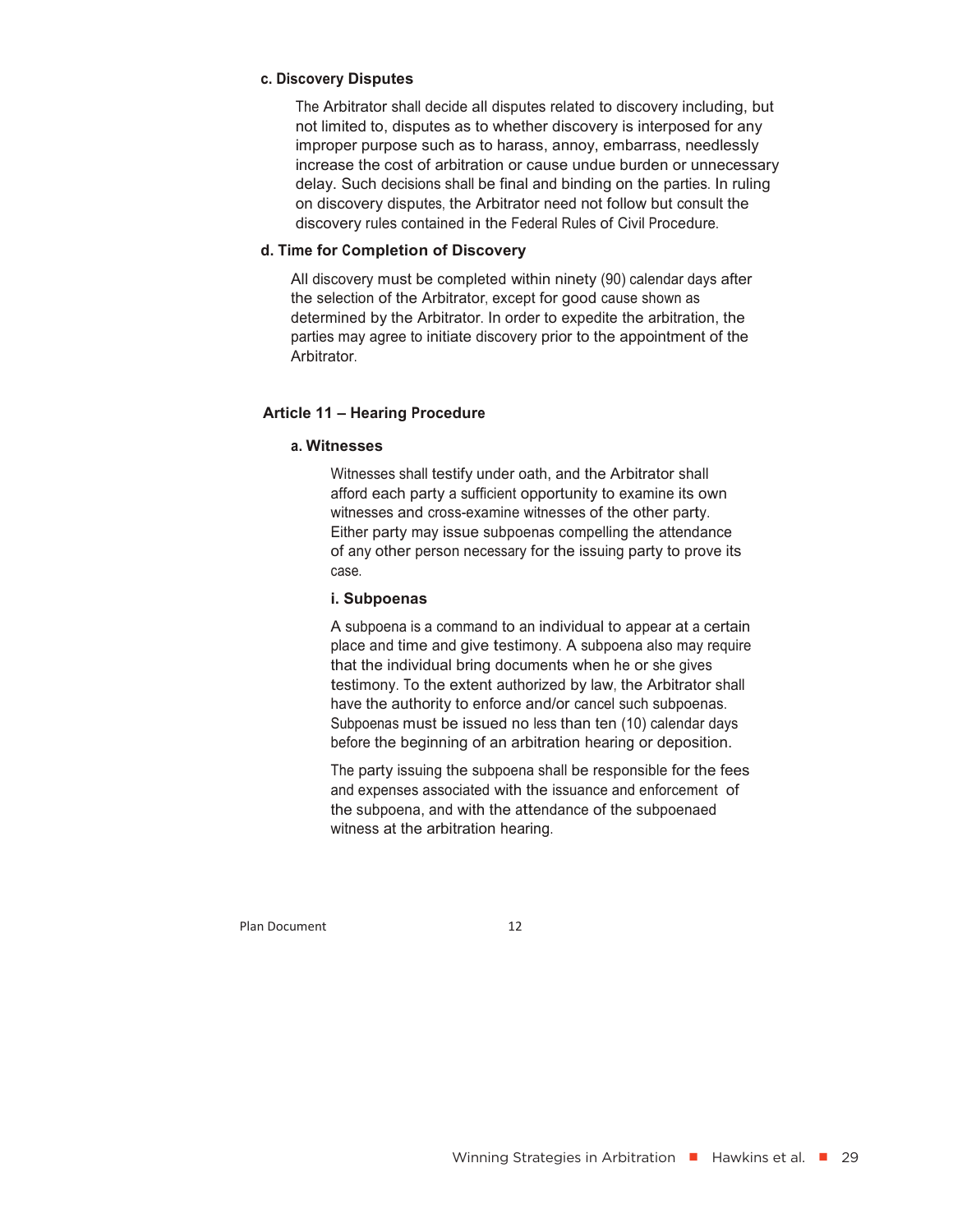#### **ii. Sequestration**

The Arbitrator shall ensure that all witnesses who testify at the arbitration are not influenced by the testimony of other witnesses. Accordingly, unless the Arbitrator finds cause to proceed in a different fashion, the Arbitrator shall sequester all witnesses who will testify at the arbitration. However, the Arbitrator shall permit the Employee involved in the arbitration and the Company's designated representative to remain throughout the arbitration, even though they may or may not testify at the hearing.

#### **b. Evidence**

The parties may offer evidence and materials that are relevant to the dispute and shall produce any and all non-privileged evidence that the Arbitrator deems necessary to a determination of the dispute. The Arbitrator need not specifically follow the Federal Rules of Evidence, although these rules may be consulted to resolve questions regarding the admissibility of particular matters.

#### **c. Burden of Proof**

Unless the applicable law provides otherwise, the party requesting arbitration or the party filing a counterclaim has the burden of proving a claim or claims by a preponderance of the evidence. To prevail, the party bringing the arbitration must prove that the other's conduct was a violation of applicable law.

#### **d. Briefing**

Each party shall have the opportunity to submit one (1) prehearing brief, and one (1) post-hearing brief, which is a written statement of facts and law, in support of its position. Submission of such briefs is not required, however, briefs shall be typed and shall be limited in length to twenty (20) double-spaced pages. In addition, a party may submit one (1) brief in support of a dispositive motion, the opposing party may submit one(1) brief in opposition of such dispositive motion, and the moving party may submit one (1) reply brief in response to any brief in opposition to the dispositive motion. These briefs shall be typed and shall be limited in length to twenty (20) double-spaced pages., except any reply brief shall be limited in length to 10 pages.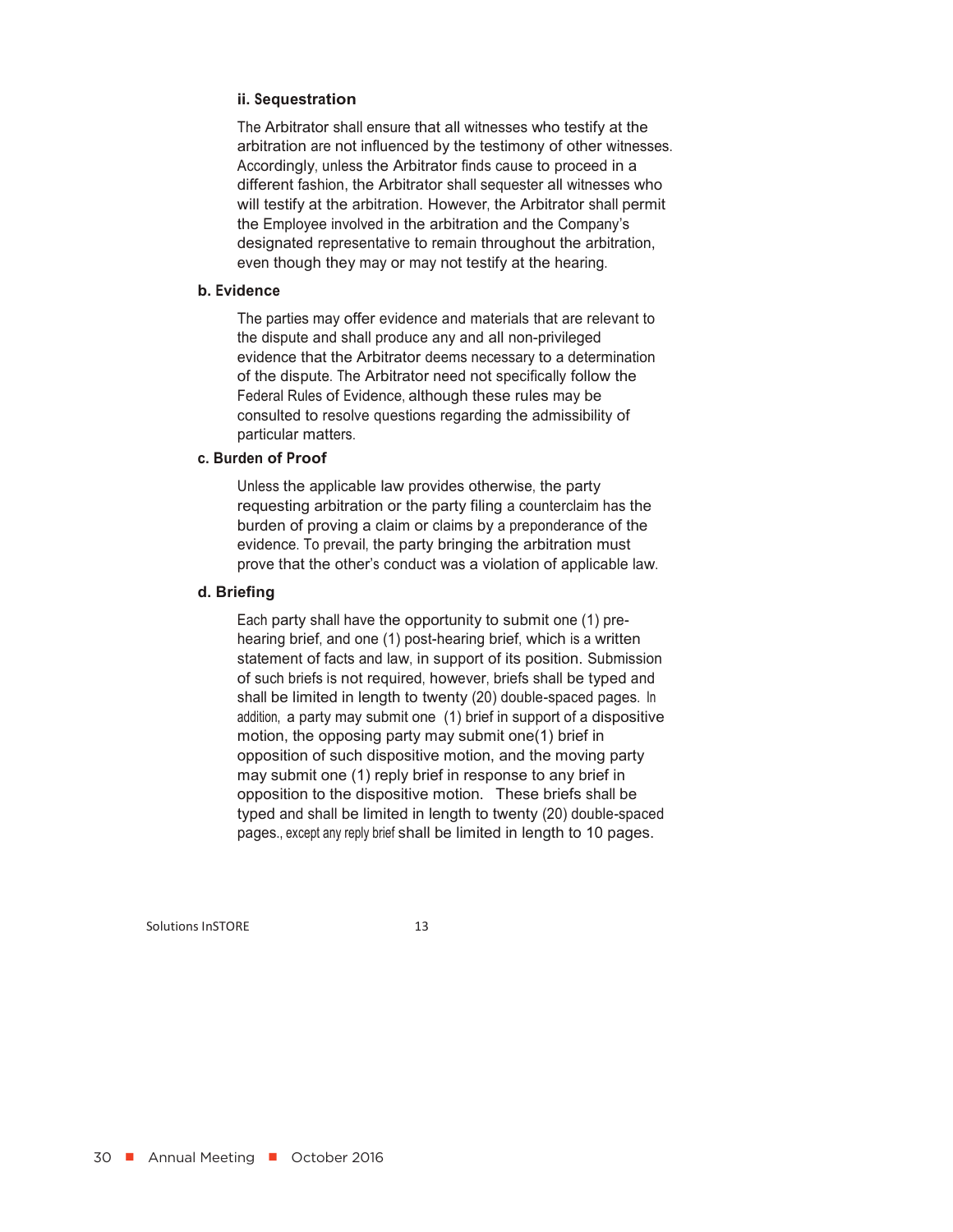The state and federal procedural requirements for a dispositive motion do not apply to a dispositive motion filed under these rules. However, the arbitrator may require such submissions; in addition to the brief supporting a dispositive motion, that will aid his/her decision making.

#### **e. Transcription**

The parties may arrange for transcription of the arbitration by a certified reporter. The party requesting transcription shall pay for the cost of transcription.

#### **f. Consolidation**

#### **i. Claims**

The Arbitrator shall have the power to hear as many claims as a Claimant may have consistent with Article 2 of these Solutions InSTORE Early Dispute Resolution Rules and Procedures.

The Arbitrator may hear additional claims that were not mentioned in the Arbitration Request Form. To add claims, the Claimant must notify the other party at least thirty (30) calendar days prior to a scheduled arbitration. The additional claims must be timely, under the applicable law, as of the date on which they are added. The other party must not be prejudiced in its defense by such addition.

### **ii. Parties**

The Arbitrator shall not consolidate claims of different Employees into one (1) proceeding and with respect to any claim, shall not issue relief on behalf of a group of Employees. The Arbitrator shall not hear an arbitration as a class, collective or other representative action. (A class or collective action involves representative members of a large group of individuals who claim to share a common interest and who seek relief on behalf of the group. A representative action is similar to a class or collective action and includes an action brought by representatives of a large group of individuals, such as representatives acting as private attorneys general, and who seek relief on behalf of the group or the general public.)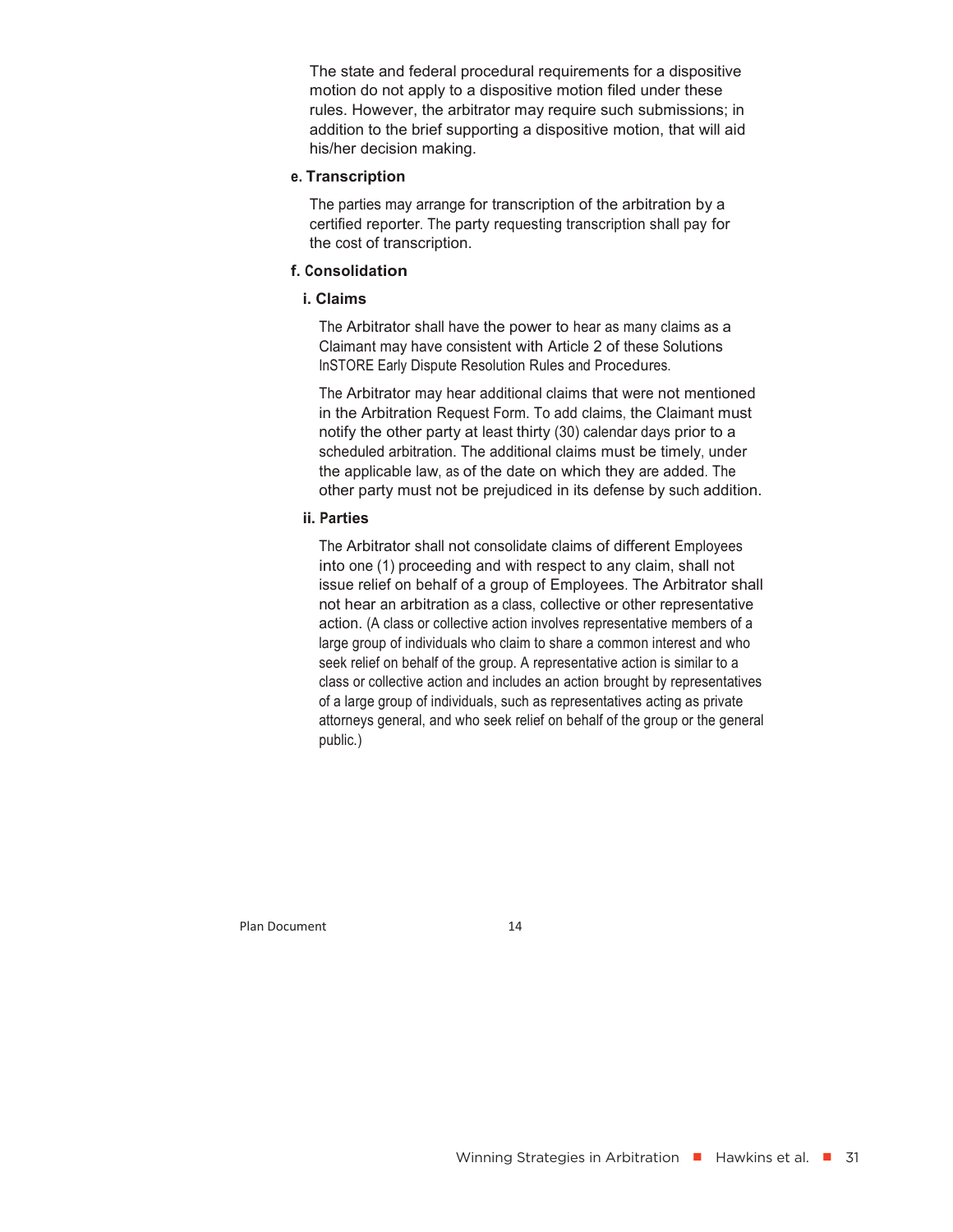#### **g. Confidentiality**

Unless prohibited by law, all aspects of an arbitration pursuant to these Solutions InSTORE Early Dispute Resolution Rules and Procedures, including the hearing and recording of the proceeding, shall be presumed confidential and shall not be open to the public. The only exceptions are : (i) to the extent both parties agree otherwise in writing; (ii) as may be appropriate in any subsequent proceeding between the parties: or (iii) as may otherwise be appropriate in response to a governmental agency, legal process, or as required by law. All settlement negotiations, mediations, and any results shall be confidential. The Arbitrator shall make the determination as to whether the arbitration proceedings will remain confidential based on the existing law of the jurisdiction and this provision.

#### **Article 12 – Substantive Choice of Law**

The Arbitrator shall apply the substantive law, including the conflicts of law, of the state in which the Employee is or was employed. For claims or defenses arising under or governed by federal law, the Arbitrator shall follow the substantive law as set forth by the United States Supreme Court. If there is no controlling United States Supreme Court authority, the Arbitrator shall follow the substantive law that would be applied by the United States Court of Appeals and the United States District Court for the District in which the Employee is or was employed.

#### **Article 13 – Arbitrator Authority**

The Arbitrator shall conduct the arbitration. The Arbitrator shall have the authority to render a decision in accordance with these Solutions InSTORE Early Dispute Resolution Rules and Procedures, and in a manner designed to promote the efficient and fair resolution of disputes.

The Arbitrator's authority shall be limited to deciding the case submitted by the parties in the arbitration. No decision by an arbitrator shall serve as precedent in other arbitrations.

Arbitration does not alter the employee's employment status. The employee's employment status remains alterable at the discretion of the Company and/or terminable at any time, at the will of either the employee or the Company, with or without cause or prior notice. Accordingly, the Arbitrator shall have no authority to alter the employee's employment status by, for example, requiring the Company to have "cause" to discipline or discharge an employee.

The Arbitrator may not otherwise change the terms and conditions of an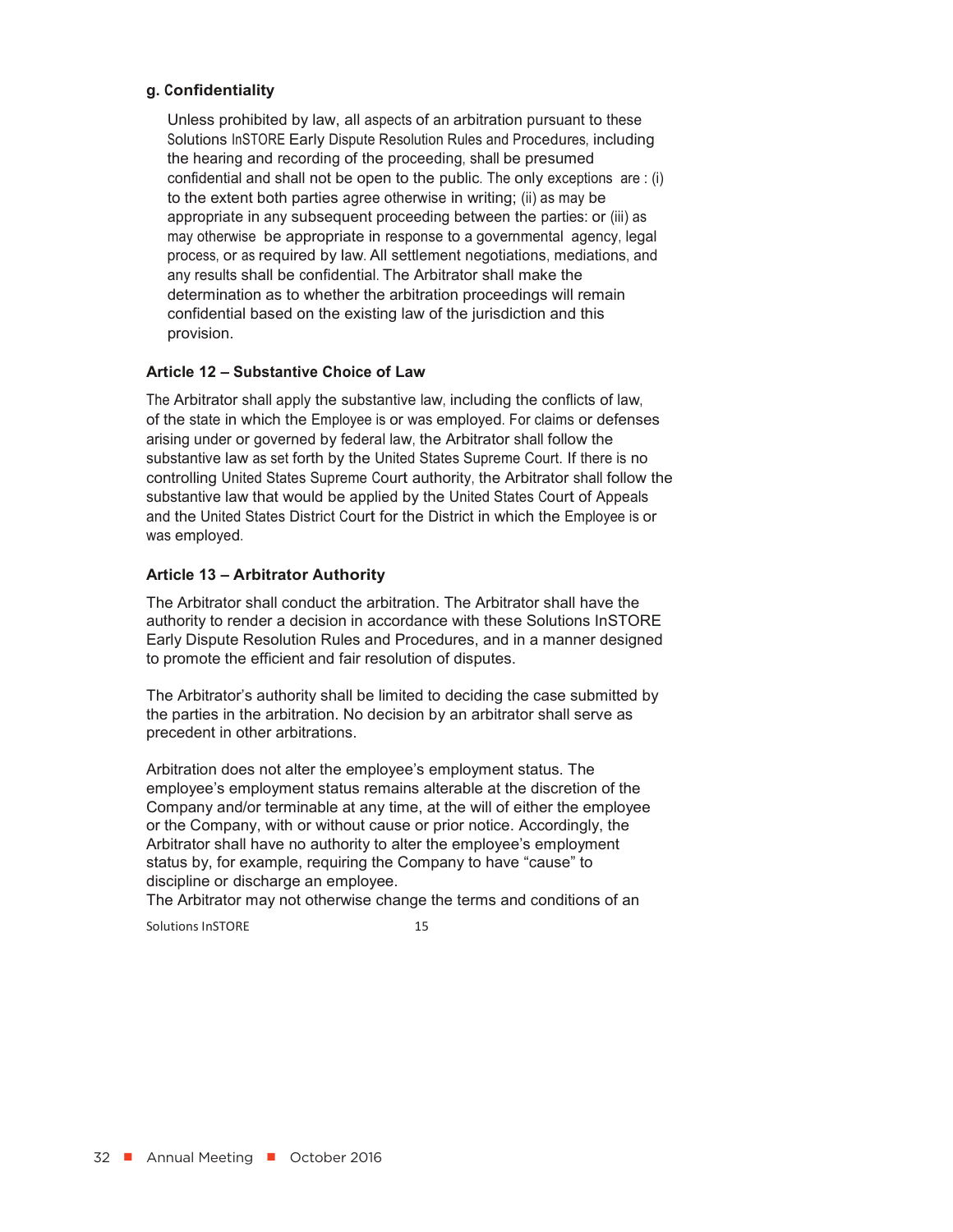employee's employment unless required by federal, state or local law, or as a remedy for the violation of applicable law by the Company with respect to the employee.

The Arbitrator shall have the power to award sanctions against a party and/or the party's attorney for failure to comply with these Solutions InSTORE Early Dispute Resolution Procedures, for any ground set forth in Rule 11 of the Federal Rules of Civil Procedure (as such rule may be amended), or for the violation of an order issued by the Arbitrator. These sanctions may be monetary and/or non-monetary. Monetary sanctions may include an order requiring the sanctioned party or attorney to reimburse the other party or attorney for the attorney's fees, costs, or other expenses incurred as a result of the conduct giving rise to the sanction. Non-monetary sanctions may include an order dismissing some or all of the claims asserted by the sanctioned party or excluding or limiting the evidence that the sanctioned party may present in the arbitration.

#### **Article 14 – Award**

Within thirty (30) calendar days after the later of the close of the hearing or the receipt of post-hearing briefs, if any, the Arbitrator shall mail to the parties a written decision. The decision shall specify appropriate remedies, if any, if a violation of law is found. If the Employee's claim arises under federal or state statutory law, the award should include findings of fact and conclusions of law; otherwise, the inclusion of such findings and conclusion

is at the Arbitrator's discretion. The parties to an arbitration shall be provided with a copy of the Arbitrator's award.

#### **Article 15 – Fees and Expenses**

#### **a. Costs Other Than Attorney Fees**

#### **i. Definitions**

Costs of an arbitration include the daily or hourly fees and expenses (including travel) of the Arbitrator who decides the case, the filing or administrative fees charged by the AAA, the cost of a reporter who transcribes the proceeding, and the expenses of renting a room in which the arbitration is held. Incidental costs include such items as photocopying or the costs of producing witnesses or proof.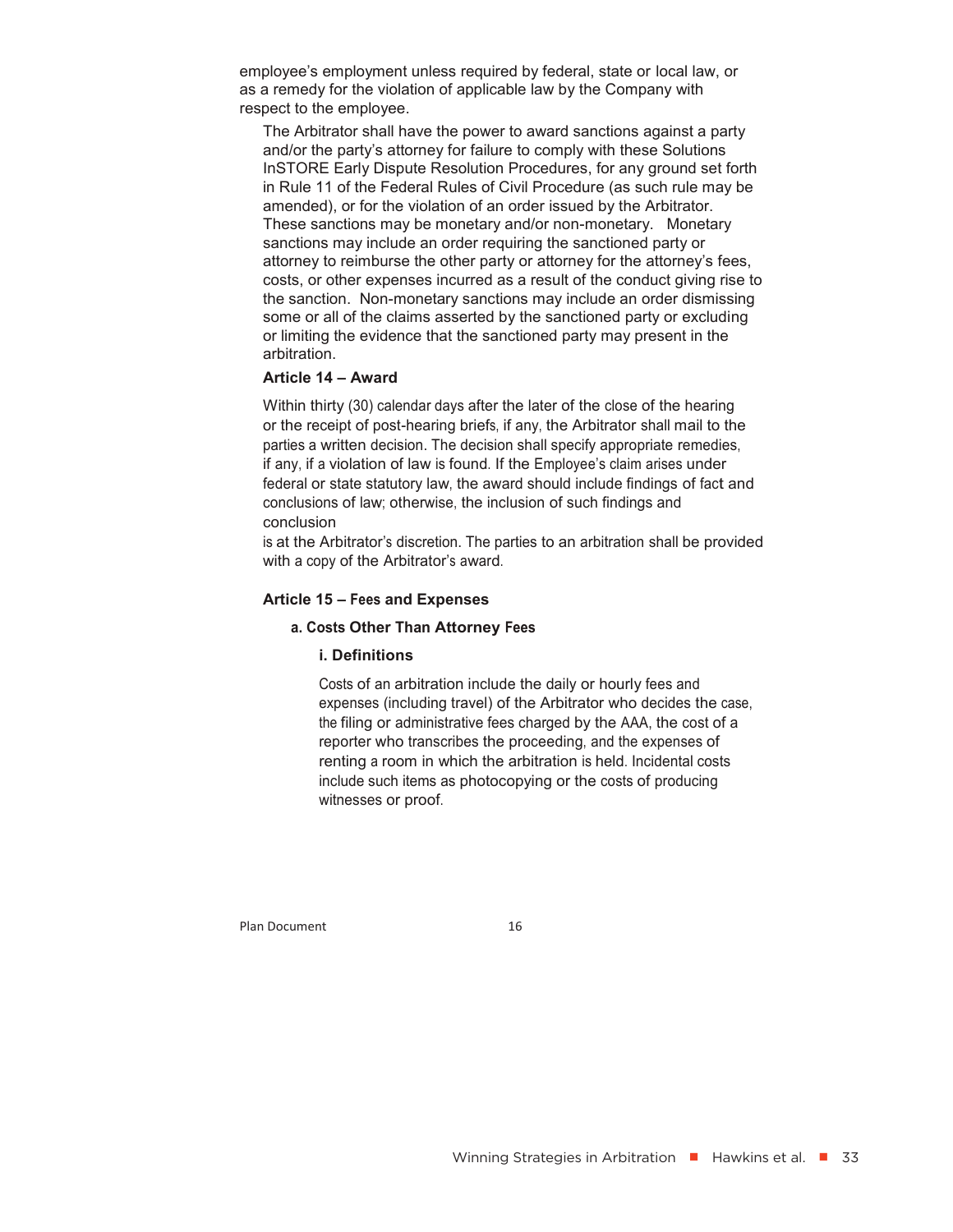#### **ii. Filing Fee/Costs of Arbitration**

An Employee initiating arbitration shall pay the cost of arbitration up to a maximum of the least of one (1) day's base pay or One Hundred Twenty-Five Dollars (\$125), whichever is less. Upon filing the request for arbitration, the Employee shall remit such fee. The Company shall pay the remainder of the costs of the arbitration. The Company shall pay the entire filing fee should it initiate arbitration. Except as provided below, each party shall pay its own incidental costs, including attorney's fees.

The AAA has developed guidelines for waiving administrative fees. This Plan is subject to those guidelines.

#### **b. Reimbursement for Legal Fees or Costs**

The Program does not infringe on either party's right to consult with an attorney at any time. If the Employee proceeded through Steps 1 to 3 before initiating arbitration, or provided the Company with the Advance Notice of the intent to initiate arbitration in accordance with Article 6(b), the Company will reimburse the employee for legal consultation and/or representation during Step 4 of the Program, at a maximum benefit of Two Thousand Five Hundred Dollars (\$2,500) in a rolling twelve (12) month period up to a lifetime maximum of \$5,000. If the employee has not consulted or is not represented by counsel, the Company will reimburse the employee for incidental costs up to a maximum of Five Hundred Dollars (\$500) in a rolling twelve (12) month period. The employee will not be entitled to reimbursement for legal services or incidental costs if the arbitrator determines the employee's claim in arbitration is frivolous. Any reimbursement to the employee will occur following the conclusion of the proceedings upon submission of the employee's bills for the costs of legal services or incidental costs. Nothing in this Article 15 shall have any effect on the arbitrator's authority to grant any relief under Article 16, below.

#### **c. Shifting of Costs**

If the Employee prevails in arbitration, whether or not monetary damages or remedies are awarded, the filing fee shall be refunded to the Employee. The Arbitrator may (based on the facts and circumstances) also require that the Company pay the Employee's share of the costs of arbitration and incidental costs.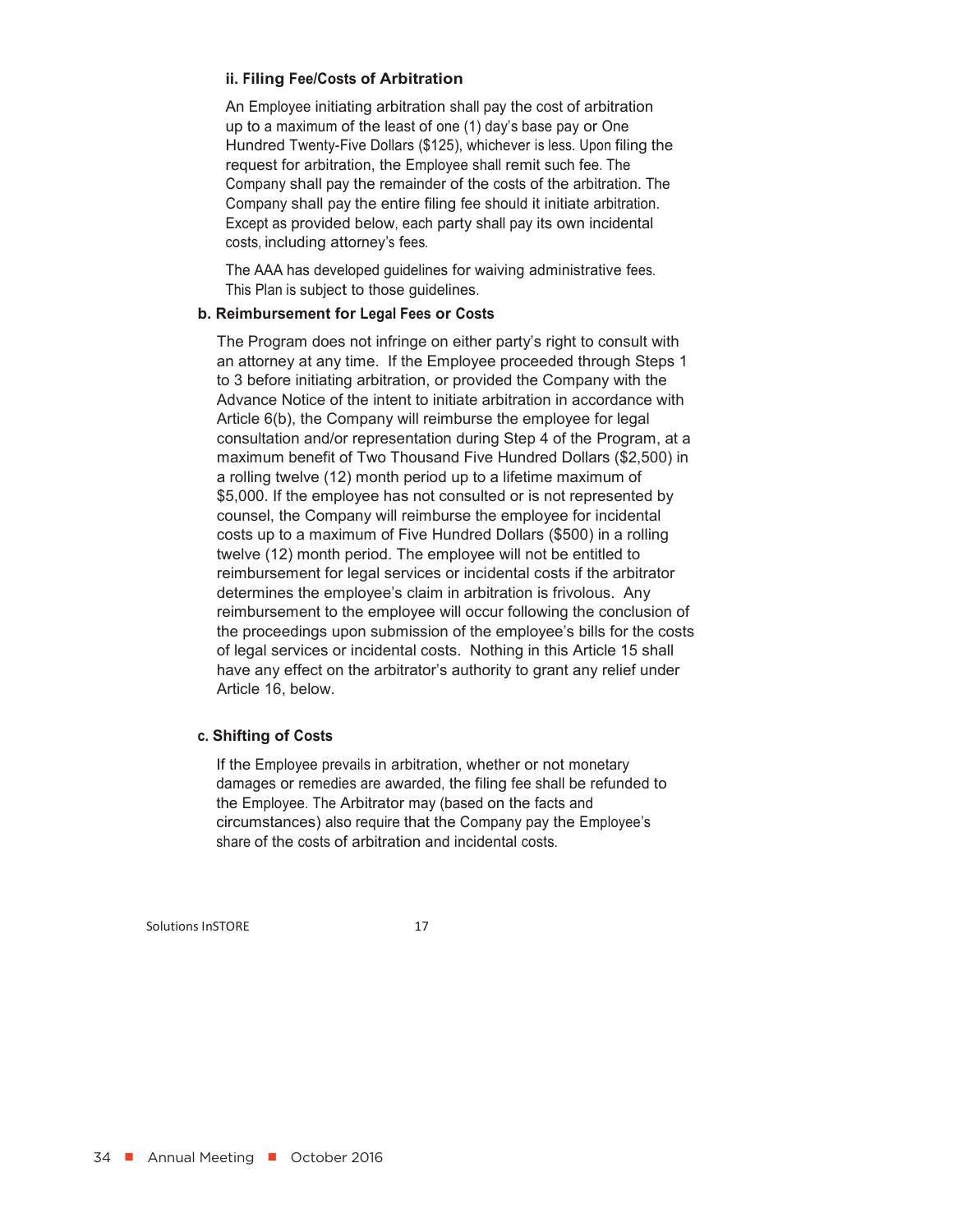#### **Article 16 – Remedies and Damages**

Upon a finding that a party has sustained its burden of persuasion in establishing a violation of applicable law, the Arbitrator shall have the same power and authority as would a judge to grant any relief, including costs and attorney's fees, that a court could grant, in conformance with applicable principles of common, decisional and statutory law in the relevant jurisdiction.

#### **Article 17 – Settlement**

The parties may settle their dispute at any time without involvement of the Arbitrator.

#### **Article 18 – Enforceability**

The arbitration agreement, the arbitration proceedings, and any award rendered pursuant to them shall be interpreted under, enforceable in accordance with, and subject to the Federal Arbitration Act, 9 U.S.C. § 1, et seq. regardless of the state in which the arbitration is held or the substantive law applied in the arbitration. If for any reason the Federal Arbitration Act is inapplicable to enforce this agreement, the parties agree it will be enforced under the governing state arbitration statute(s).

#### **Article 19 – Appeal Rights**

The decision rendered by the Arbitrator shall be final and binding as to both the Employee and the Company. Either party may appeal the Arbitrator's decision to a court in accordance with the provisions of the Federal Arbitration Act, 9 U.S.C. § 1, et seq.

#### **Article 20 – Severability/Conflict with Law**

In the event that any of these Solutions InSTORE Early Dispute Resolution Rules and Procedures are held to be unlawful or unenforceable, the conflicting rule or procedure shall be modified automatically to comply with applicable law.

In the event of an automatic modification with respect to a particular rule or procedure, the remainder of these rules and procedures shall not be affected. An automatic modification of one of these rules or procedures shall apply only in regard to the particular jurisdiction and dispute in which the rule or procedure was determined to be in conflict with applicable law. In all other jurisdictions and disputes, these Solutions InSTORE Early Dispute Resolution Rules and Procedures shall apply in full force and effect.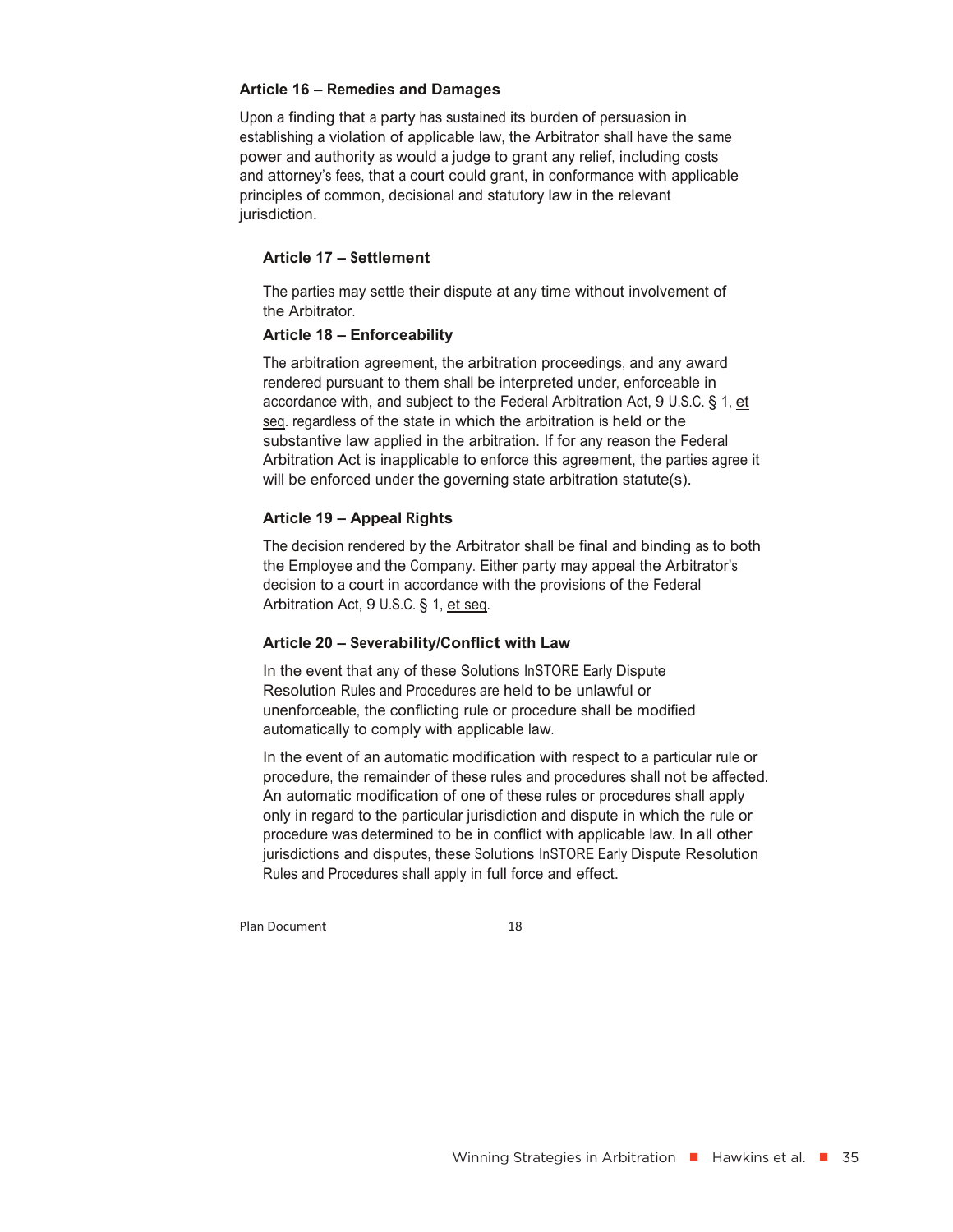### **Article 21 – Cancellation or Modification of Dispute Resolution Rules and Procedures or Program**

The Company may alter these Solutions InSTORE Early Dispute Resolution Rules and Procedures or cancel the Program in its entirety upon giving sixty (60) days advance written notice to Employees. Any such alterations or cancelations shall be effective sixty (60) days after the written notice is given to Employees, will only apply prospectively, and will not apply to claims that have arisen or which the Company had notice of before the effective date of the alteration or cancelation. In the absence of such advance written notice, or if the claims arose or the Company has notice of the claims before the effective date of the alteration or cancelation, the Solutions InSTORE Early Dispute Resolution Rules and Procedures that covered the Employee before the alteration or cancelation shall govern.

#### **Article 22 – Change in Control of Macy's**

A change in control of the Company shall nullify and cancel the Employee's agreement to be covered by Step 4 – Arbitration, respecting any claims the Employee may have arising after such change. A change in control will be deemed to have occurred if:

- i. Macy's is merged, consolidated, or reorganized into or with another corporation or other legal entity unaffiliated with Macy's, resulting in less than a majority of the combined voting power of the then- outstanding securities of the surviving or resulting corporation or entity immediately after such transaction being held in the aggregate by those who were entitled to vote in the election of directors of Macy's (the "Voting Stock") immediately prior to such transaction; or
- ii. Macy's sells or otherwise transfers substantially all of its assets to another corporation or other legal entity and, as a result of such sale or transfer, less than a majority of the combined voting power of the then-outstanding securities of such other corporation or entity immediately after such sale or transfer is held in the aggregate by the holders of Voting Stock of Macy's immediately prior to such sale or transfer.

### **Article 23 – Sale of Subsidiary or Division or Operating Unit**

Should Macy's sell a subsidiary or division or operating unit of a subsidiary (through the sale of stock or substantially all of its assets) and such transaction includes transferring Employees to a third-party, a transferring Emplpoyee's agreement to arbitration under this Program shall remain in effect as to any Employment-Related Claims arising prior to such sale but only as to claims against Macy's or its subsidiaries or business units and shall be null and void as to any such third-party.